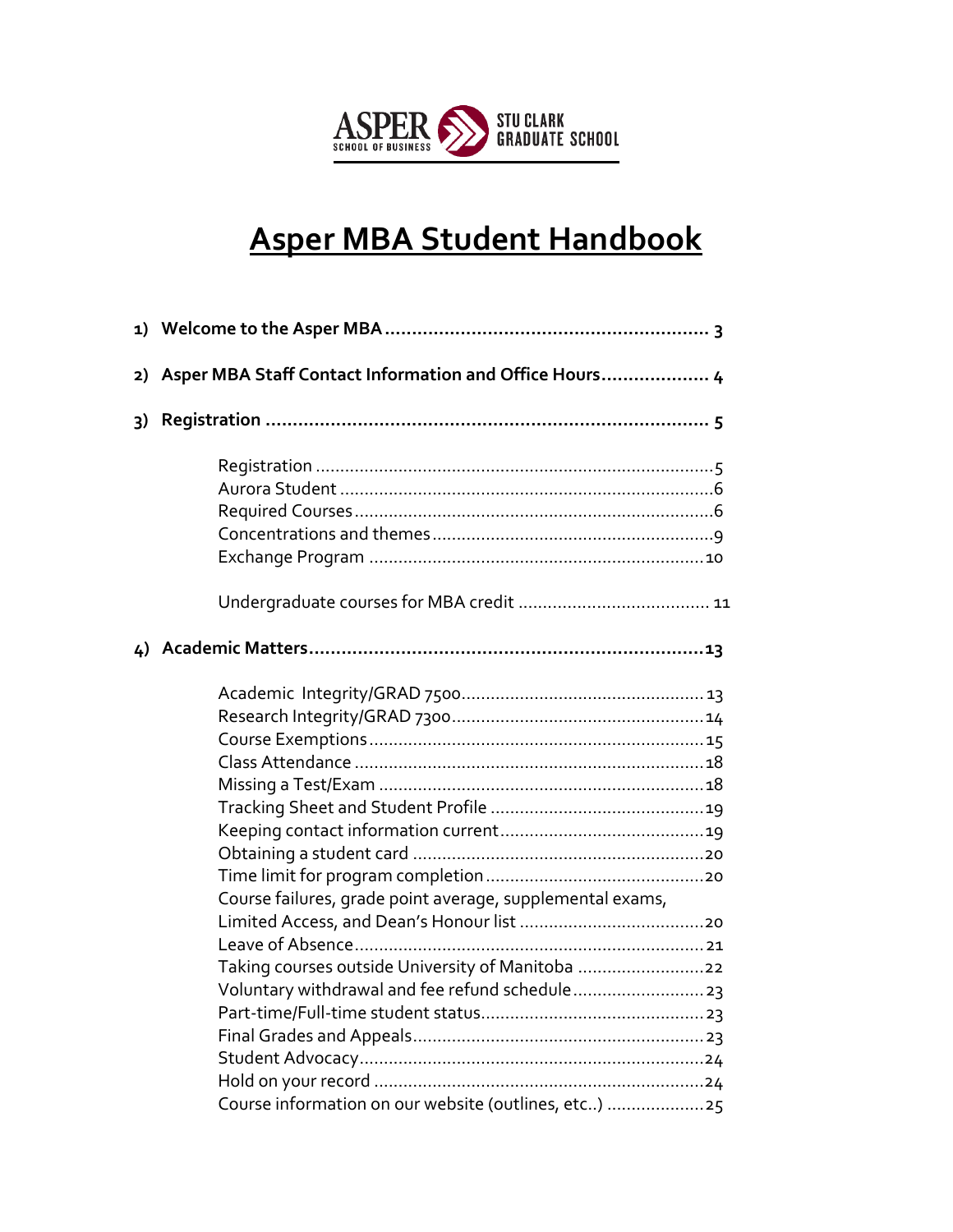|  | Textbooks and University of Manitoba Book Store26               |  |  |
|--|-----------------------------------------------------------------|--|--|
|  |                                                                 |  |  |
|  |                                                                 |  |  |
|  | 6) The Drake Centre and University of Manitoba 29               |  |  |
|  |                                                                 |  |  |
|  |                                                                 |  |  |
|  |                                                                 |  |  |
|  |                                                                 |  |  |
|  |                                                                 |  |  |
|  |                                                                 |  |  |
|  |                                                                 |  |  |
|  |                                                                 |  |  |
|  | U-Pass University of Manitoba Student's Union  33               |  |  |
|  |                                                                 |  |  |
|  |                                                                 |  |  |
|  |                                                                 |  |  |
|  | University of Manitoba Computer Account (Claim ID)  35          |  |  |
|  |                                                                 |  |  |
|  |                                                                 |  |  |
|  |                                                                 |  |  |
|  | 9) Asper Career Development Centre and the Asper MBA Student 39 |  |  |
|  |                                                                 |  |  |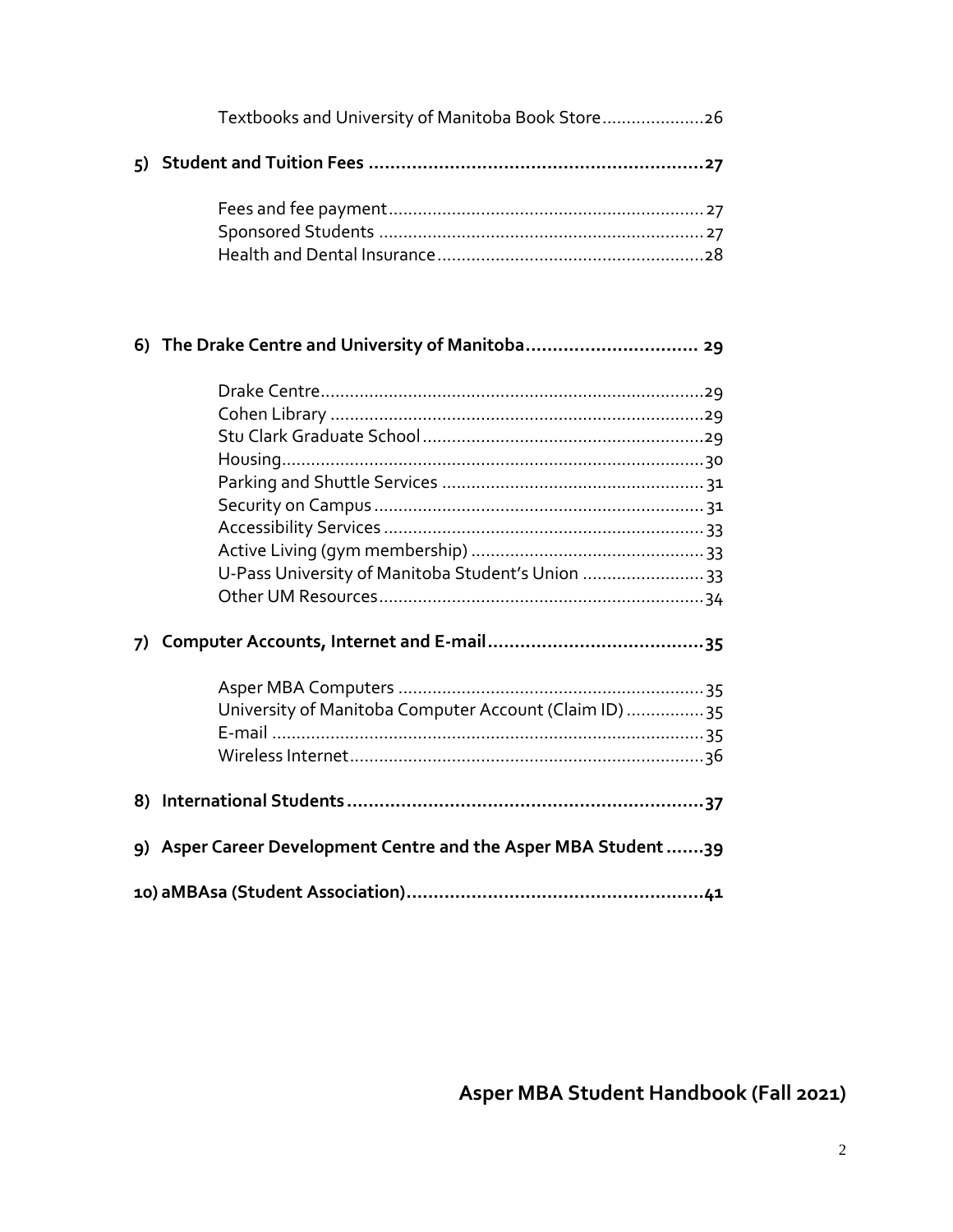# **Welcome to the Asper MBA!**

Welcome to the Asper MBA—a program, and a community, designed to empower you to take the lead in all aspects of your life!

For over 50 years, the Asper School of Business has been championing and leading MBA education here in Manitoba. Our commitment and passion is to provide our graduates the essential understandings and skills to succeed in today's complex and fast-changing global business environment. The Asper MBA at the Stu Clark Graduate School at the Asper School of Business provides—

- **the forum for professional growth;**
- **the network to access new opportunities;**
- **the understandings and skills to lead an enterprise;**
- **the passion to better your community; and**
- **the drive to take the lead and make a difference!**

The Asper MBA is designed to equip our next generation of business and community leaders—like you to take the lead! Our success story is our graduates—today's business leaders in Manitoba, Canada and beyond. They have excelled in their careers, led growth in their organizations and communities, and truly taken the lead in their lives. With your Asper MBA you'll be ready to tackle the world of business both locally and globally. The Asper MBA will change your life!

The Asper MBA offers you an integrated and tightly-crafted complement of courses, led by internationally-recognized academics and professionals, and conducted in an interactive and dynamic face-to-face learning environment. You have the choice to pursue the program at a pace that best fits your lifestyle while specializing in areas of personal interest to you. Throughout, you are connected to and nurtured by our business community!

We are thrilled that you have made the choice to start fulfilling your life's ambitions today – with us! Thanks for joining the Asper MBA community!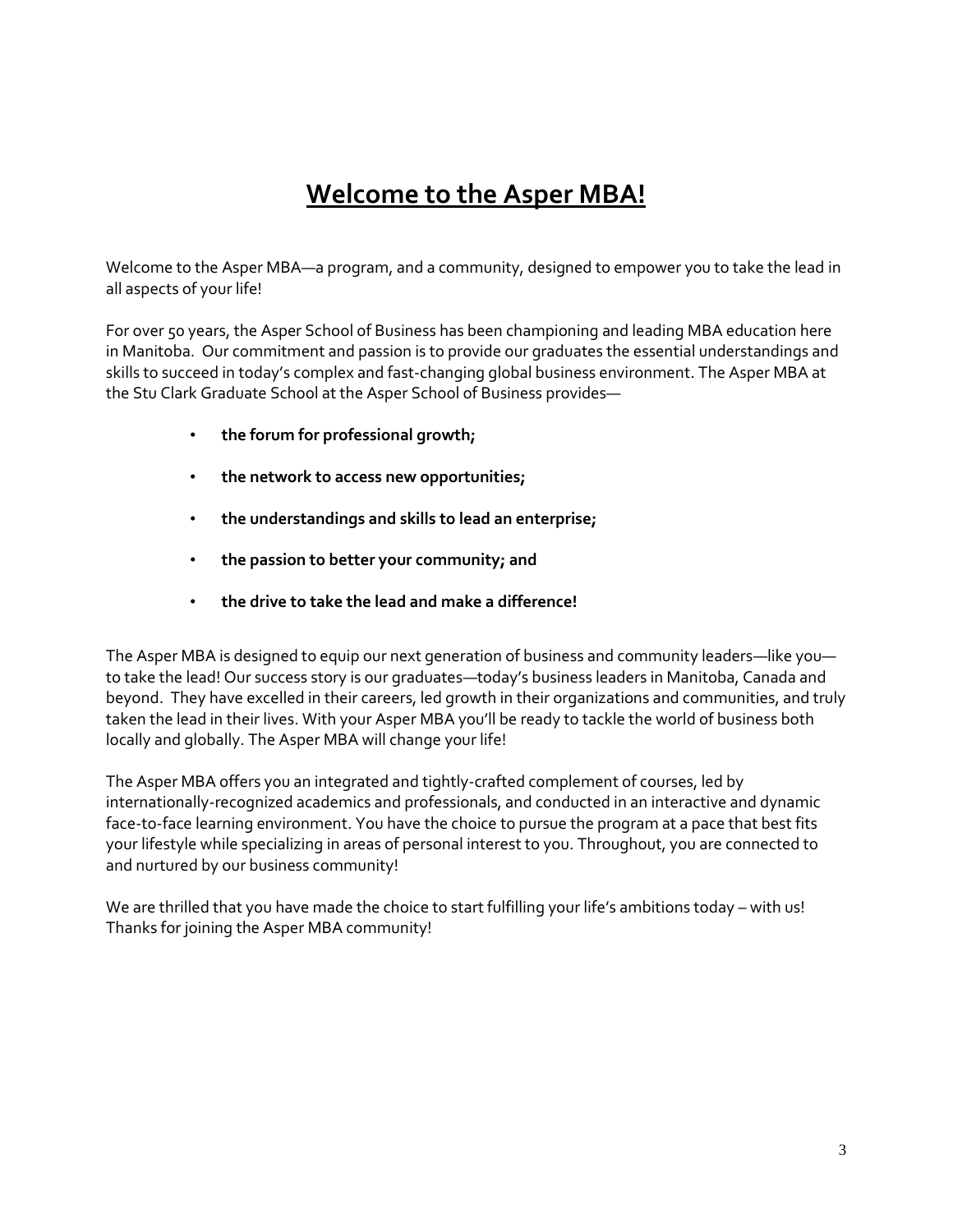# **Staff Contact List**

The Asper MBA administrative team is made up of a group of staff to advise you on all your student and career needs. We are always happy to see our MBA students in person at the Graduate Program Office - hours are Monday to Friday – 8:30 am to 4:30 pm (note, we are currently working remotely during the pandemic, but continue to be there for you over Zoom, email or by phone).

| Ewa Morphy<br>Program Manager<br>ewa.morphy@umanitoba.ca                                               | 474-6732 |
|--------------------------------------------------------------------------------------------------------|----------|
| Lam Doan<br>Program Advisor & Coordinator<br>lam.doan@umanitoba.ca                                     | 474-8448 |
| Katie Derksen<br><b>Business/Professional Development</b><br>Consultant<br>katie.derksen@umanitoba.ca  | 474-6264 |
| Courtney Thompson<br>Alumni Relations<br>courtney.thompson@umanitoba.ca                                | 474-6482 |
| Rhiannon Leier Blacher<br>Manager - Marketing and Communications<br>Rhiannon.leierblacher@umanitoba.ca | 474-6359 |

*Please contact Ewa or Lam for all issues relating to registration, fees and all other student/academic related matters. Please contact Lam for all issues relating to course materials (text and readings, outlines, etc.), exam schedules, and instructors. Please contact Katie for all issues related to your career planning and job search.*

Our website i[s https://umanitoba.ca/explore/programs-of-study/business-administration-mba](https://umanitoba.ca/explore/programs-of-study/business-administration-mba)

Please visit<https://umanitoba.ca/asper/student-experience/graduate-student-resources#mba-student-resources> for up-to-date information on course offerings, timetables, refund and withdrawal schedules, textbooks, exam schedules, and other course materials as well as course descriptions and detailed outlines.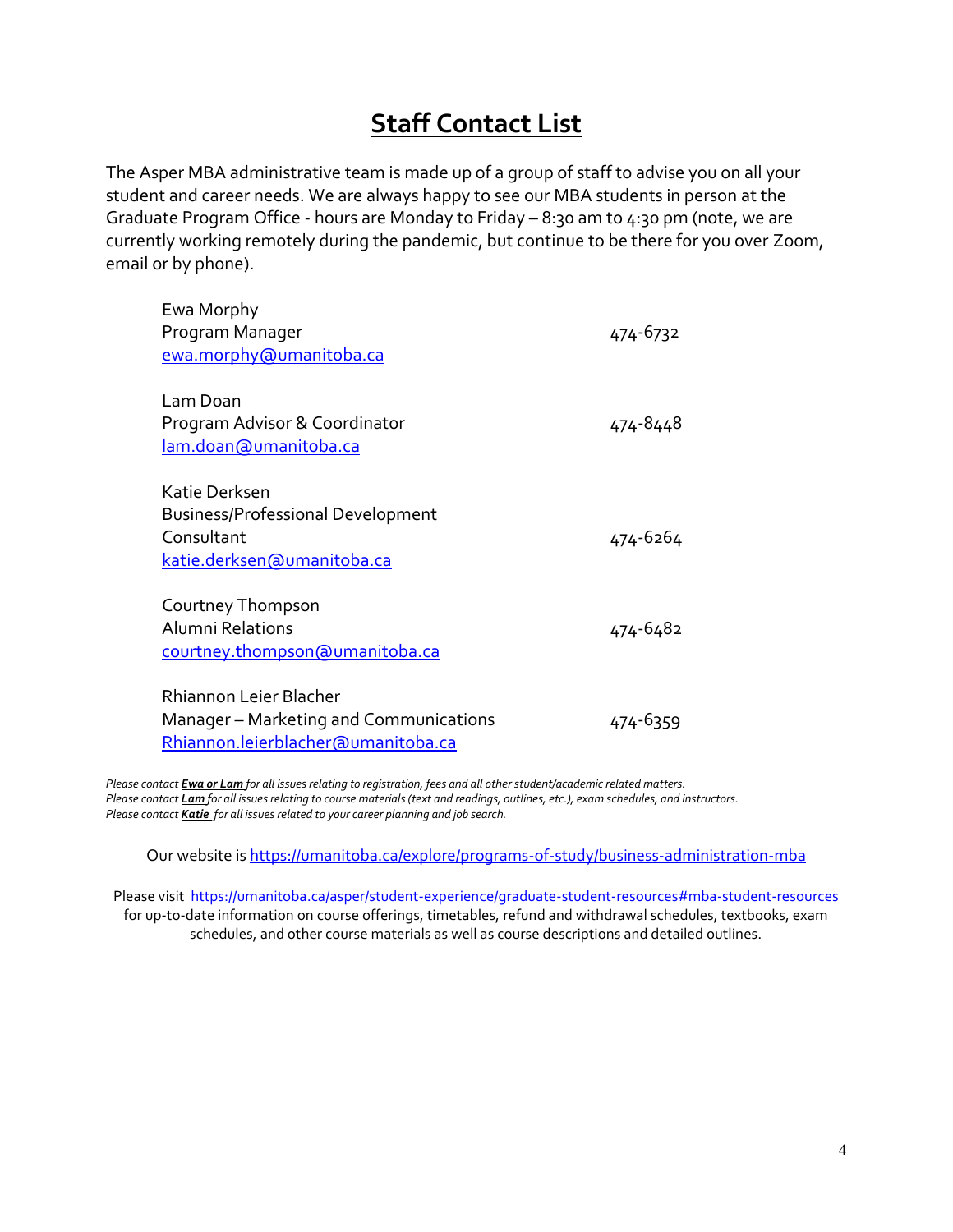# **Registration as an Asper MBA Student**

## **Registration**

When you are admitted to the Asper MBA Program, likely one of the first questions that then comes to mind is how to proceed to register for courses. Please ensure you first submit your completed **"Acceptance of Offer"** on-line form in the Graduate Studies application system. A link to this form will accompany the admission offer e-mail you will receive from the Faculty of Graduate Studies. Accepting the offer of admission on-line and clearing any and all conditions listed in your admission offer letter will allow registration to happen. You will also be required to make a tuition deposit payment shortly after the offer of admission - \$3,000. This deposit is NOT refundable and will be applied to your tuition fee account. Without your acceptance of the admission offer AND the deposit payment, we will be unable to register you.

We attempt to make course selection and registration very easy for you - we actually take care of the registration process for you once we have had a chance to meet with you to discuss your course selections for the year – MBA STUDENTS DO NOT REGISTER THEMSELVES. The available courses for each year can be viewed on our website by selecting "Year at a Glance". We guide you in course selection and tailor your program sequence to you depending on the pace you wish to choose in the program and on the concentration and theme (see more on concentrations/themes to follow) you wish to pursue.

Normally in late spring/early summer, we meet one-on-one with each student in the program to plan out the year ahead. Following the meeting, with your registration form in our hands, we register you for all your courses for the upcoming regular session (this normally occurs toward the end of July). In July, we register only for courses for the upcoming fall and winter terms. Once our office has completed your registration, we send you an e-mail alerting you that you are now registered and can access your course list and fees online through Aurora Student (see next section). In March/April, the registration process takes place again – this time, for the summer term only.

During our registration meeting, we will ask you to complete the Asper MBA Registration Form. Your signature on this form will confirm your course selections for the year. In rare cases when we predict issues with available space in certain classes, we may ask that you indicate second choice courses. It is rare that space is not available in your first choice course and, when a space issue arises, we do what we can to rectify the situation. Once we have registered you, we will notify you by e-mail that registration has been completed and will ask you to visit Aurora Student (see more in Aurora Student section – this is your personal student information portal online), where you will be able to access your personal timetable, fee information and, eventually, grades.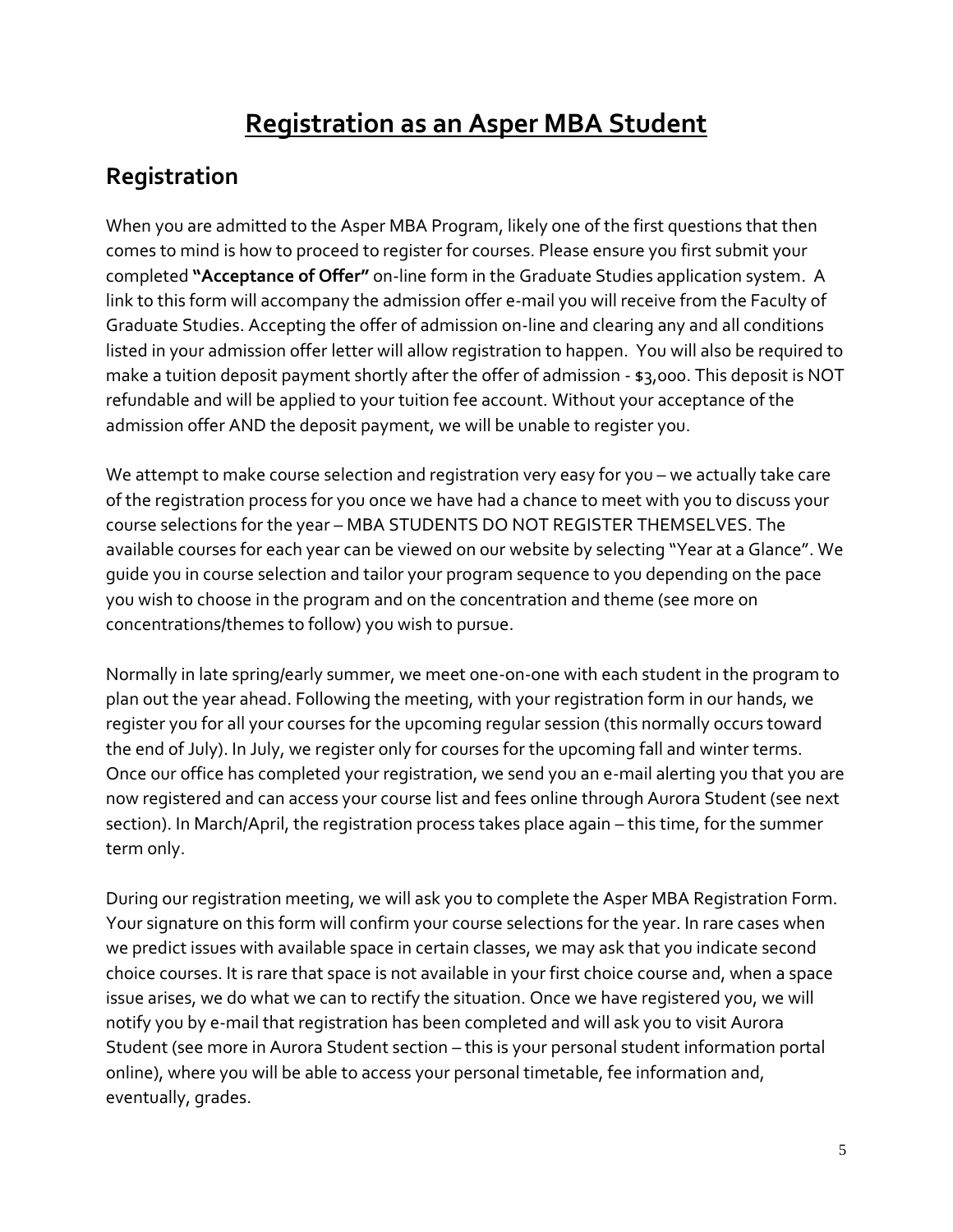All registration, such as adding or dropping of courses, must be done by Ewa Morphy (or Lam) in the Graduate Program Office. **MBA students are not able to register/drop courses themselves via Aurora Student online.** Once registration has been completed, an email to Ewa with your request to drop or add a course is sufficient, and she will respond to you as soon as possible to let you know the changes have been made.

## **Aurora Student**

Once you have been registered for courses, you will want to verify your timetable on Aurora Student, a portal on the University of Manitoba's website where you can access your personal timetable, fees, grades, etc…

It is important to try logging into Aurora Student right after you have been registered for your courses. You will need to verify registration in your courses, which is important to make sure you are registered in all the correct classes/sections. It is always up to you (the student) to do the final double check of your registration via Aurora Student. You will also need to check your fee account, find out when fees are due, and check your final grades when they are available.

You can link to the Aurora Student portal from the U of M webpage – umanitoba.ca – under Current Students, then Aurora.

You will need your student number and your PIN to "Enter the Secure Area" (where you will find your personal information). Your PIN is initially your birth date in YYMMDD format, if you have never been a University of Manitoba student before. If you have been a student here before, Aurora will require the PIN you last used for registration. If you do not remember your PIN, please contact the Registrar's Office at 204-474-9420 to have your PIN refreshed. Once you have refreshed your PIN (or created one other than your birth date), please commit that number to memory as you will always use it to access your student information online on Aurora Student.

## **Required Courses**

Your total Asper MBA program is comprised of 60 credit hours (plus three bootcamps – see below). The Core of the program consists of 30 credit hours of courses. Most of the core courses comprise the fundamental knowledge of different functions in an organization. The Core is also intended to help students understand the environments businesses operate in, develop their ability to think like top management, and get exposed to contemporary themes that guide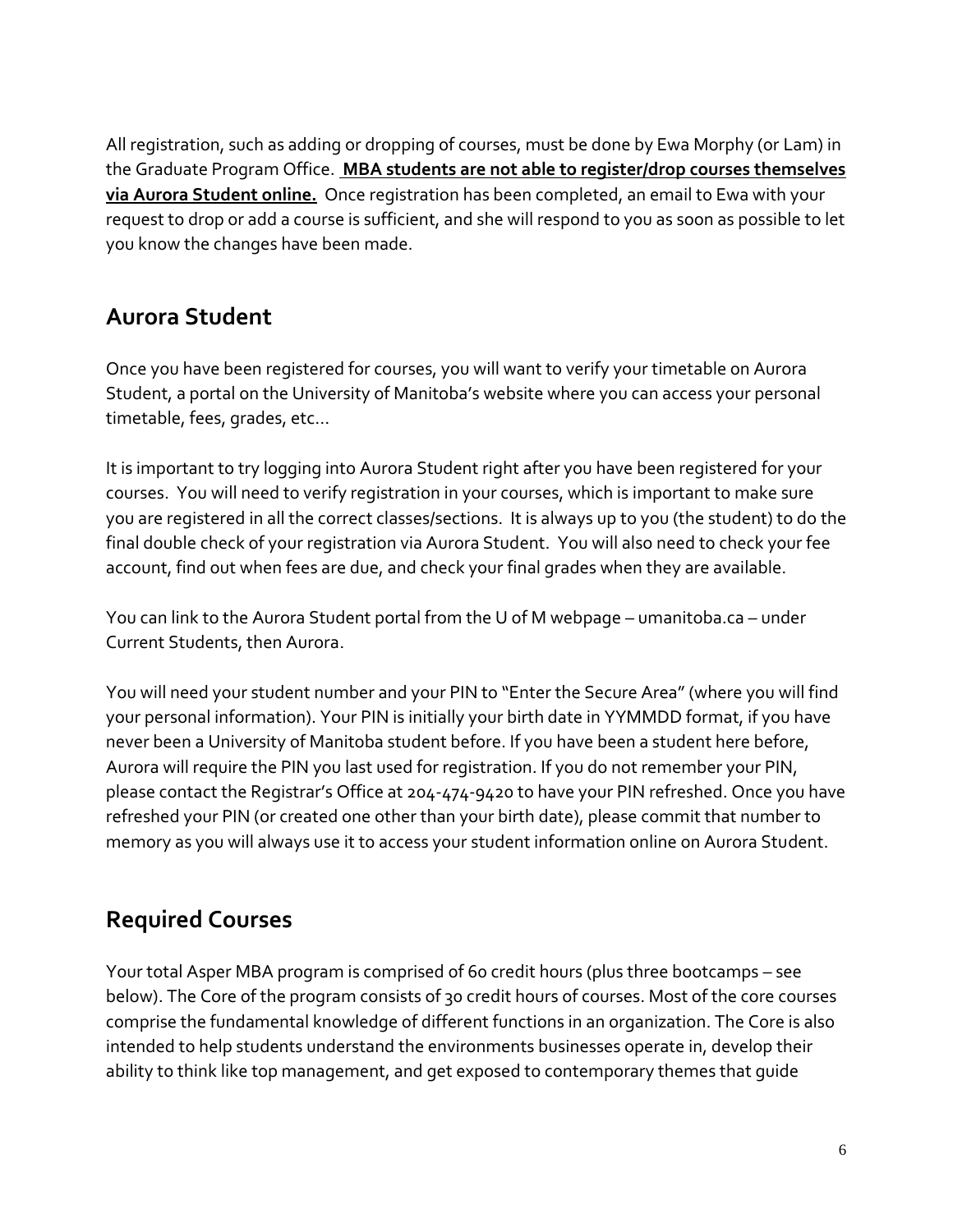decisions in the business world. During the duration of the Asper MBA program, you will need to complete the following required courses (prerequisites and credit hours are noted in brackets):

Business Foundations (24 CH)

- 1. Critical and Creative Thinking GMGT 7200 (1.5)
- 2. Accounting Fundamentals ACC 7010 (3 prerequisite MSCI 5110)
- 3. Managerial Economics FIN 7000 (1.5 prerequisite MSCI 5110, MIS 5120)
- 4. Corporate Finance (3 prerequisite MSCI 5110, MIS 5120, and FIN 7000)
- 5. Managing People in Organizations GMGT 7220 (3)
- 6. Operations and Supply Chain Management OPM 7120 (3)
- 7. Marketing MKT 7010 (3)
- 8. Managerial Accounting ACC 7020 (1.5 Prerequisite ACC 7010)
- 9. Management Information Systems MIS 7120 (1.5)
- 10. Strategy GMGT 7210 (3) capstone course must be taken in your last term in the program and has a number of pre/co-requisites
	- a. Prerequisites: ACC 7010 ( or ACC 6050), FIN 7020 (or FIN 6072), GMGT 7200, GMGT 7220 (or one of HRIR 7450 and GMGT 6030), MKT 7010 (or MKT 6080), and OPM 7120 (or OPM 6090).
	- b. Pre- or Corequisites: FIN 7000 (or FIN 7120 or IDM 7720), ACC 7020 (or ACC 6060) , MIS 7120 (or MIS 6150), IDM 7120 (or IDM 7060), IDM 7130, and IDM 7510

Leadership (4.5)

- 11. Executive Leadership and Responsibility IDM 7120 (3)
- 12. Strategic Leadership and Managing Change IDM 7510 (1.5)

Business Themes (1.5)

13. Contemporary Themes in Business IDM 7130 (1.5)

The GMGT 7210 Strategy course is an integrated capstone course that will be taken by students in their last term of the MBA program (please see the list of pre/co-requisites above).

The Contemporary Themes in Business course exposes students to the three themes we offer in the program—International & Emerging Markets, Sustainability, and Entrepreneurship & Innovation. The two Leadership courses also have the three themes infused through them, giving students exposure to the three themes in 6 credit hours of the Asper MBA Core.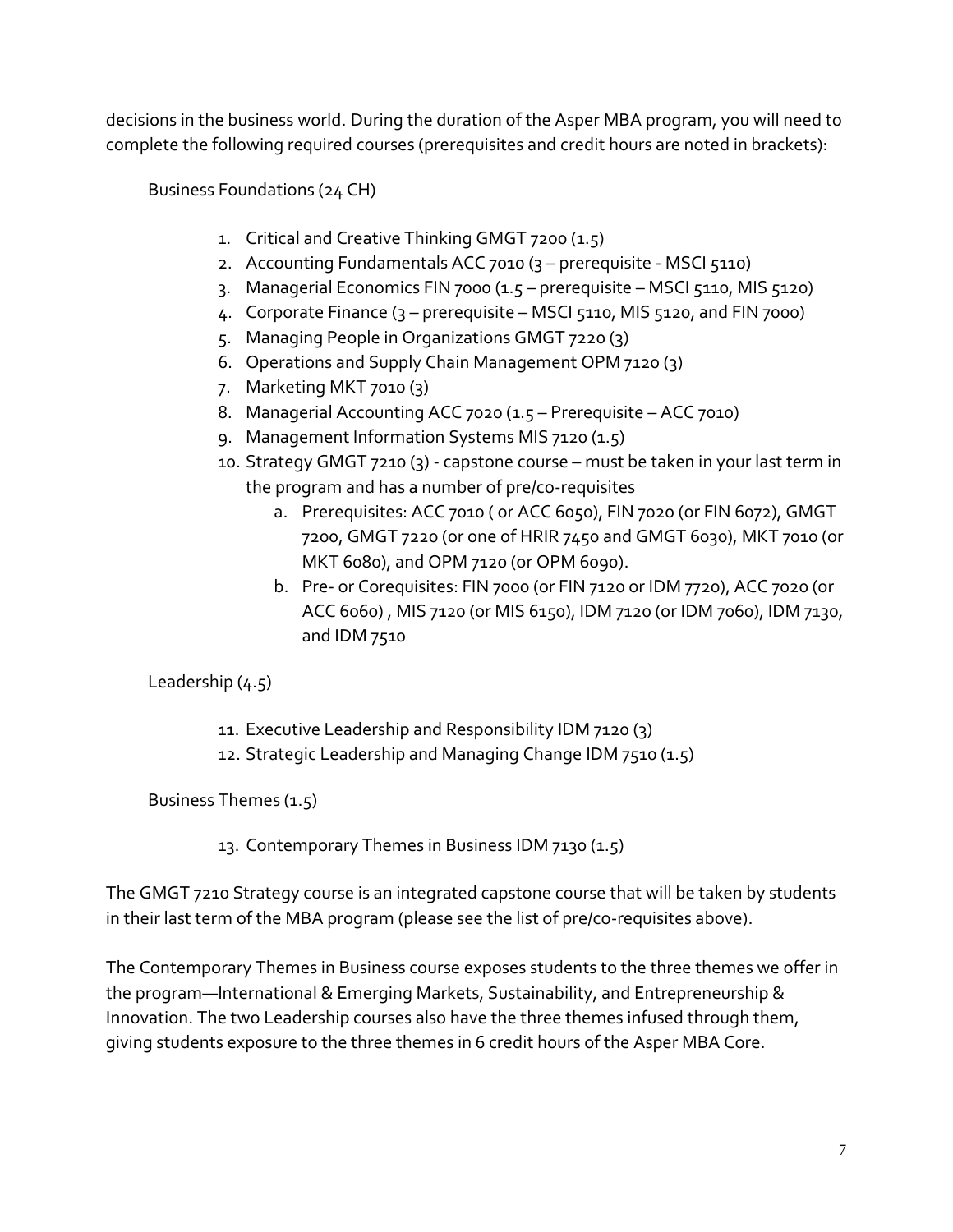Mandatory boot camps comprise important skills students require to succeed in the MBA program and in the business world. Each bootcamp is 1 credit hour (they are auxiliary courses – mandatory but not part of the main 60 credit hours in the program).

The required boot camps are:

**Math Boot Camp – MSCI 5110:** preparatory math skills required for quantitative courses in the MBA. Students can write (and must pass) a Challenge Exam to satisfy this requirement, instead of taking the course. Challenge exam can only be taken once and only before one has attempted the course.

**Spreadsheet (Excel) Boot Camp - MIS 5120:** This course will teach students the basics of common productivity software packages used in the business world (e.g., Word, Excel, PowerPoint, etc.). Students can write (and must pass) a Challenge Exam to satisfy this requirement, instead of taking the course. Challenge exam can only be taken once and only before one has attempted the course.

**Career Development Boot Camp – IDM 5120**: This is intended to teach students the "soft skills" they will need to get jobs and advance in their organizations. Managers' success relies on their soft skills as much as their hard skills. The Career Development boot camp will be a series of workshops over the course of the MBA program. These workshops will help students hone their soft skills such as business communications, business etiquette, networking, résumé-building, and interviewing skills. The Career Development boot camp will improve students' job market prospects. Unlike the Math and IT boot camps, students cannot challenge for exemption from IDM 5120.

The mandatory courses above total 30 credit hours (plus the bootcamps). The remaining 30 credit hours are made up of elective courses. You can use your electives to take courses across many different areas of business (you do not have to choose a concentration/theme). If you wish to earn a specific concentration/theme (or up to two at maximum), four electives are required for a concentration/theme (12 credit hours in total) in one specific chosen area.

Students in the Asper MBA are permitted to complete up to a maximum of 72 credit hours before they graduate (at extra cost). Taking extra courses allows a student to:

- a) change a concentration/theme allows you to pursue a new concentration even once you have completed a few courses initially toward a different concentration/theme;
- b) add a concentration/theme allows you to complete enough electives in a new and different area, resulting in up to two possible concentrations/themes; or
- c) take additional courses (beyond the minimum requirements) for interest!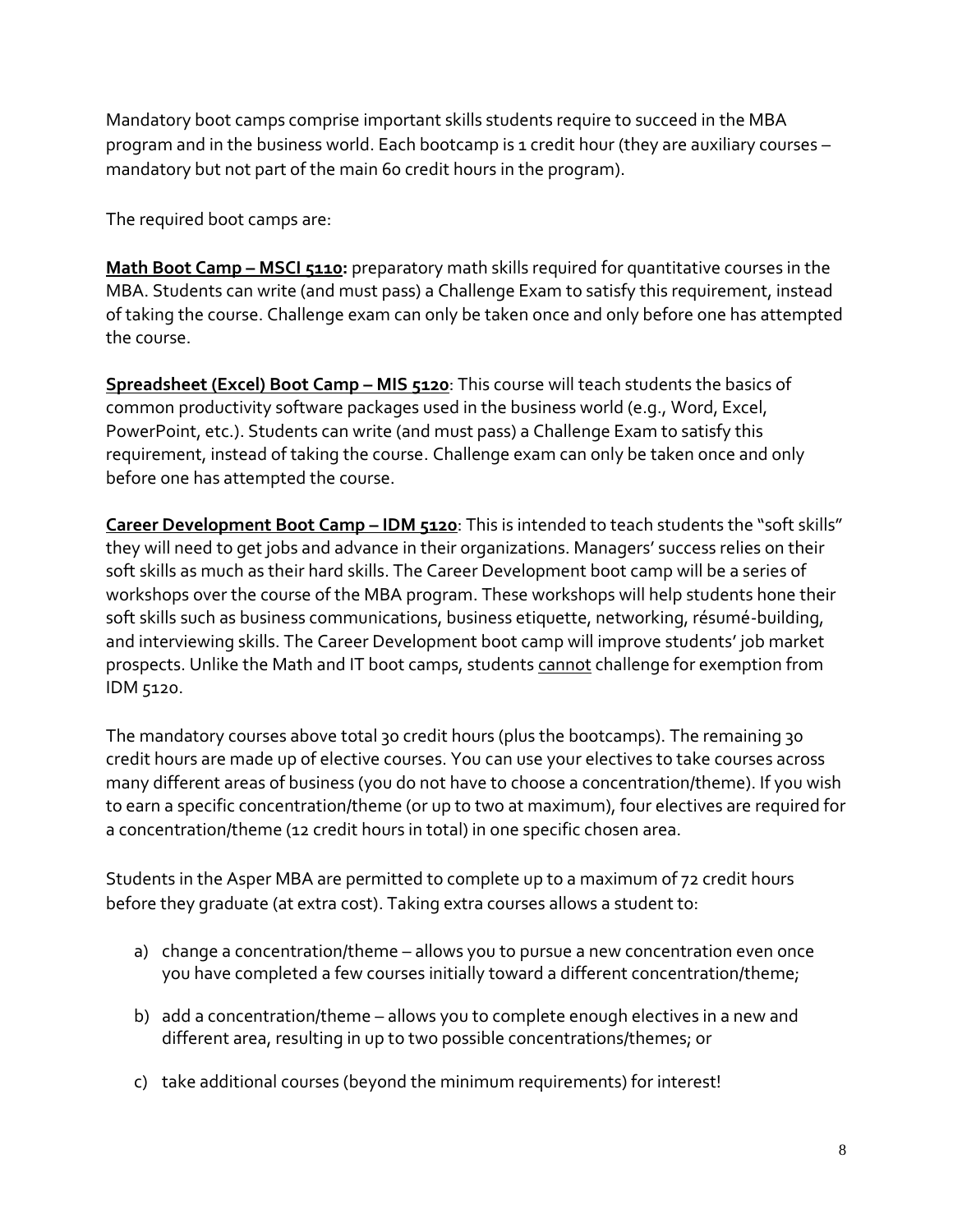## **Concentrations and Themes**

Concentrations/themes can be obtained by completing a relevant set of elective courses. Students can obtain a General Management MBA (no one specific concentration, with a variety of graduate level electives within the Asper School), an Individual Interdisciplinary concentration (designed by the student using graduate courses outside of the Asper School and approved by the Asper MBA Program Committee), or an MBA with one or two concentrations and/or themes. In addition to the General MBA option or an Interdisciplinary concentration, we offer the following functional area concentrations and themes:

**Concentrations**: Financial Analyst, Finance, Leadership and Organizations, Marketing, Health Administration, and Supply Chain Management **Themes**: International & Emerging Markets, Sustainability, and Entrepreneurship & Innovation

The three themes are defined as follows:

*The International & Emerging Markets theme focuses on a mindset and set of skills relevant to the operation of business in international and emerging markets that reflect various levels of economic and social development. It addresses the identification of opportunities, risks, the potential for growth, and the management of challenges as businesses evolve in the developing and developed regions of the world.*

*The Sustainability theme approaches business from a triple bottom line perspective of People, Planet, and Profit. Sustainable development recognizes the interconnectedness of economic prosperity, environmental integrity, and social equity, and seeks to balance multiple forms of well-being (e.g., financial, ecological, and social) for multiple stakeholders (e.g., owners, employees, customers, suppliers, partners, government, society, and future generations).*

*The Entrepreneurship and Innovation theme focuses on understanding value creation and recreation through starting a company or innovating in an existing organization. Key priorities center on the nature of creative, innovative, and entrepreneurial perspectives and behaviours.*

If you plan to complete your program in one year, we will ask that you declare your choice of concentration/theme in the program at the time of the initial registration meeting, as you will begin to take your electives in your very first term (PLEASE NOTE – not all concentrations and/or combinations of concentrations are possible to achieve in the one-year program, due to course schedules). Four electives must be from the same subject area in order to earn a concentration in that area (theme concentrations require that one of those 4 courses be an experiential course). If you prefer not to concentrate in any one area of business through your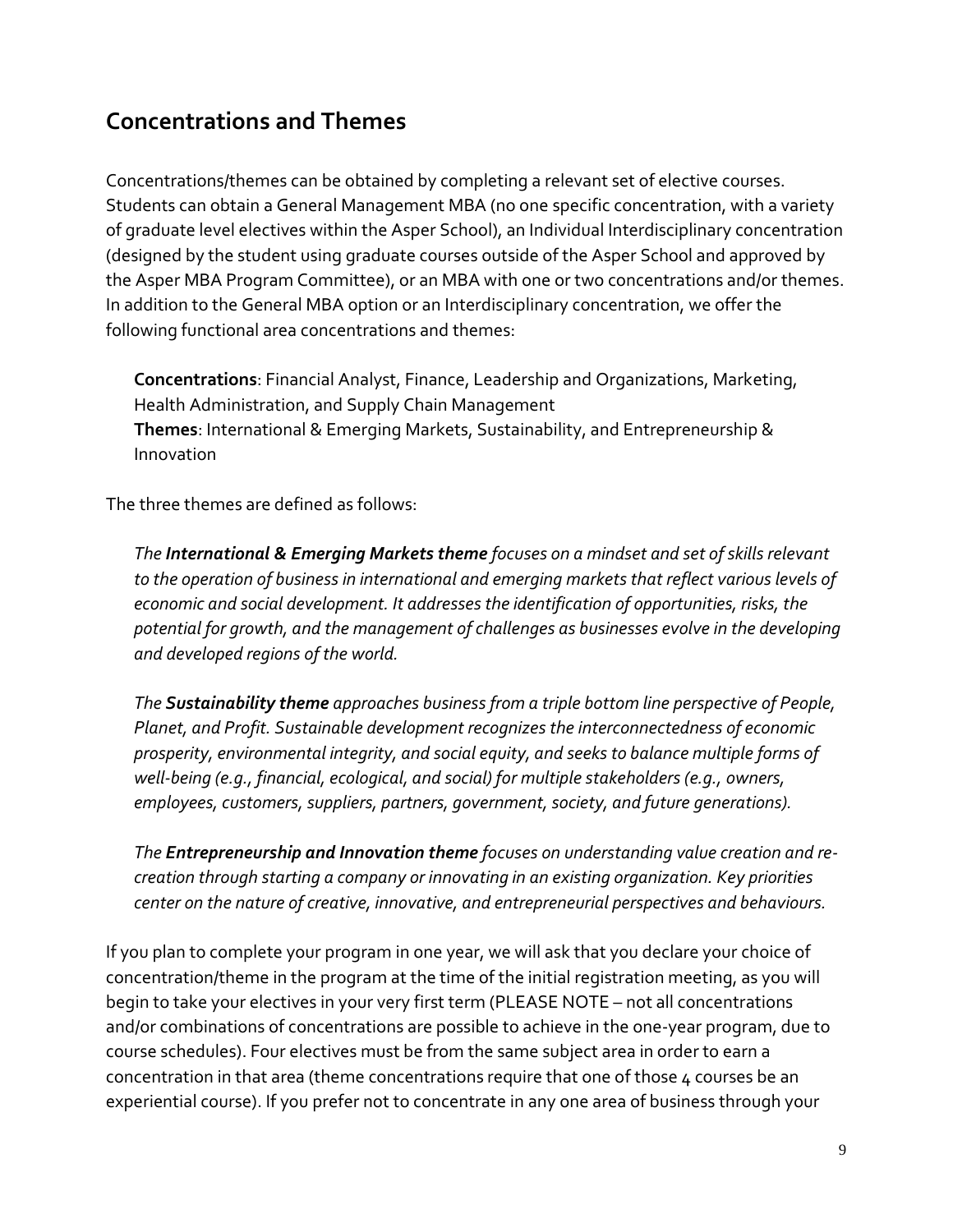electives, you may choose any combination of Asper MBA electives for a General Management option. To ensure that the courses you are selecting meet the requirements of your chosen concentration, please consult our website and work directly with Ewa Morphy to design your elective package.

Each term, some Industry Project opportunities will be presented to students. These are consulting projects generally completed in small teams and give participants 3 credit hours of General Management elective credits (they do not apply toward any of the concentrations). A student may complete a maximum of 2 of these consulting project courses as electives in the MBA.

## **Exchange Program**

- a. Asper MBA students in academic good standing are allowed to go on exchange or studyabroad for a term (or for shorter/longer period, depending on length of courses at the host school) to educational institutions that are approved for exchange and/or studyabroad by the MBA Program Committee and that the Asper School has an agreement with.
- b. Courses taken while on exchange or study-abroad are eligible for transfer credit to the Asper MBA program and will be used in the calculation of the GPA.
- c. Courses have to be approved as eligible for transfer by the Asper School's exchange coordinator (who will do so in consultation with the Graduate Program Manager of the Asper School) prior to the student going on exchange or study-abroad.
- d. The exchange and study-abroad programs are open to both part-time and full-time MBA students.
- e. Students are allowed to go on exchange or study-abroad only once during their MBA program. Exception to this will require consideration on a case-by-case basis by the MBA Program Committee.
- f. Students have to take a minimum of 9 credit hours of courses while on exchange. The maximum possible is 12 credit hours. Exceptions (maximum only) will require consideration on a case-by-case basis by the MBA Program Committee. There is no minimum for study-abroad programs.
- g. Students are permitted to go on exchange or study-abroad only after they have completed at least 21 CH in the MBA program. Any course credits from transferred courses or course exemptions will not count toward the 21 CH. That is, the 21 CH have to be from courses taken in the Asper MBA Program.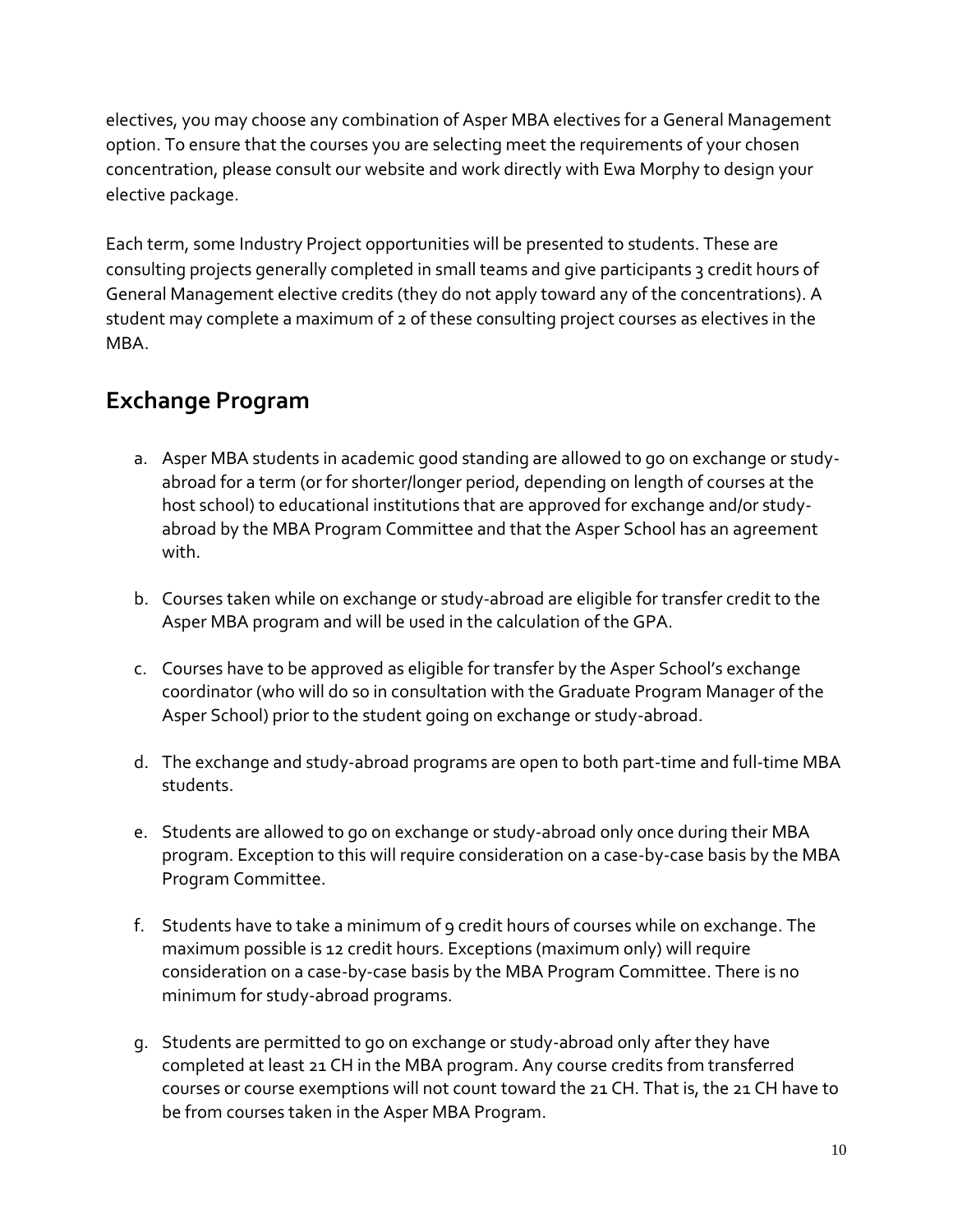- h. While on exchange or study-abroad, students are allowed to take any core or elective MBA course except for the following, with approval by the Exchange Coordinator and MBA Program Office. This list is subject to change by the MBA Program Committee:
	- i. IDM 7130 Contemporary Themes in Business
	- ii. GMGT 7200 Critical and Creative Thinking
	- iii. IDM 7120 Executive Leadership and Responsibility
	- iv. IDM 7510 Leadership and Change
	- v. GMGT 7210 Strategy (capstone)
	- vi. IDM 7050 International Study Trip
	- vii. IDM 5120 Career Development Seminar
	- viii. IDM 7010 (capstone topics experiential course, except for the International & Emerging Markets concentration for which a study-abroad program or exchange could be treated as the capstone experiential course subject to approval by the MBA Program Committee).
- i. Students are not permitted to go on exchange or study-abroad to their home country. Permission for an international student to go on exchange or study-abroad to an institution in their home country or for any student to go to another Canadian institution will require a valid academic reason such as the desire to take certain highly-specialized courses offered by the other school that the Asper School does not offer. Such exceptions will be considered on a case-by-case basis by the MBA Program Committee.
- j. Asper MBA students will pay tuition fees to the University of Manitoba for the number of credit hours they take at the host school, as per Asper MBA tuition rates.

Students are expected to bear the costs of their travel, accommodation, insurance, passport and visa fees, and any other incidental expenses when going on exchange or study-abroad. Any additional fees or surcharges charged by the host school are the responsibility of the student.

## **Undergraduate Courses for MBA credit**

MBA students are permitted to take up to a maximum of 12 credit hours of undergraduate courses at the 3000/4000 level for MBA credit.

From time to time, MBA students request permission to take certain undergraduate elective courses for MBA credit. They normally choose specific elective courses which are requirements for professional designations they are pursuing, courses of particular relevance to their career, or courses of special interest that are not offered in the MBA program. These courses tend to be in the areas of accounting, agribusiness, and commercial law. Students wishing to take courses offered in academic department/units at the University of Manitoba that are outside of the Asper School of Business, or Asper School of Business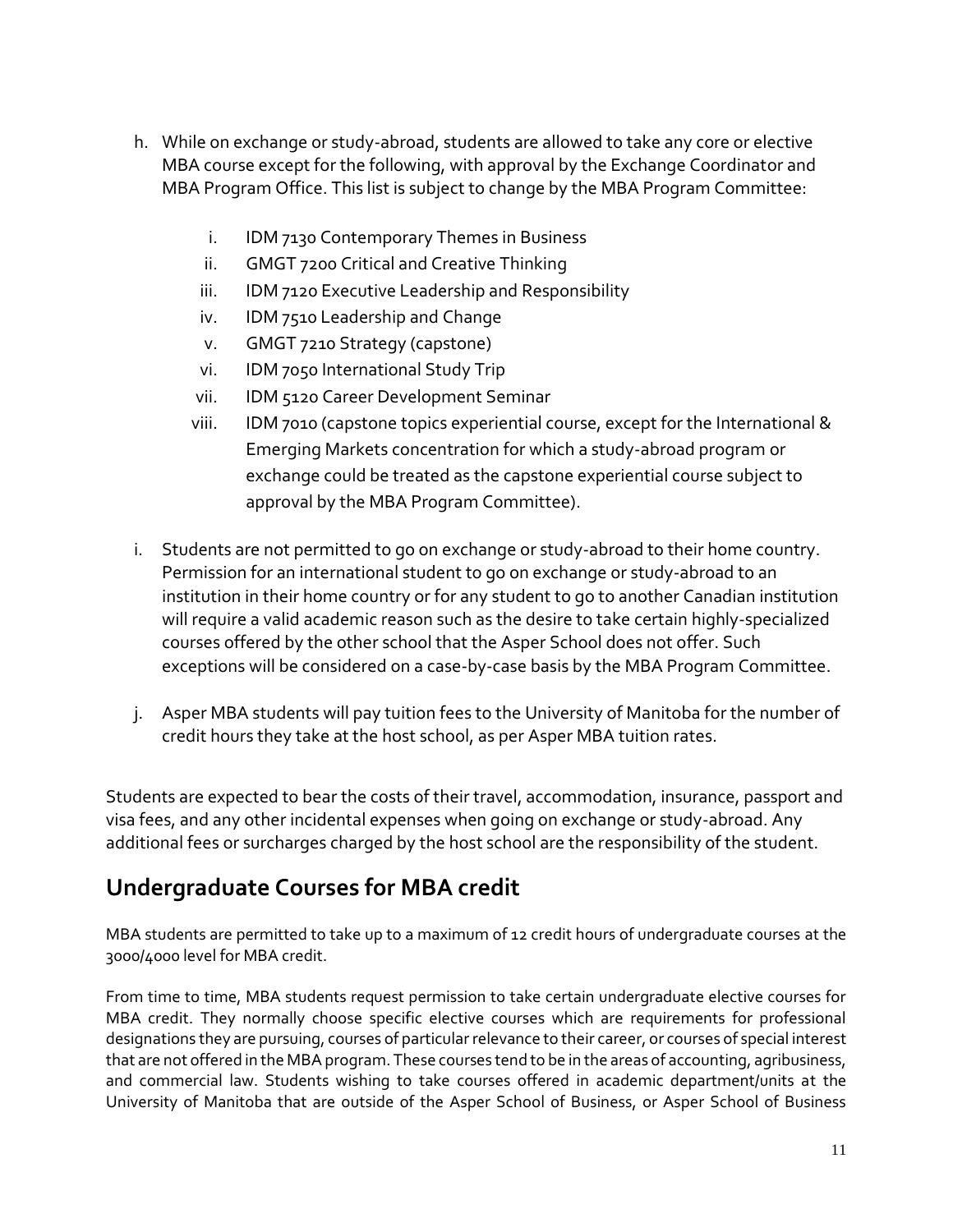courses that are not listed below, will require Professional Graduate Programs Committee approval. The following courses have been specifically approved by the PGP Committee for MBA core or elective credit (and students wishing to take these courses will not be required to seek special permission individually from the PGP Committee - they will still need permission from the Department Head of each area). If at any time the same elective course is offered in the MBA program, students will be expected to complete it at the MBA level (unless approved by the PGP Committee in special circumstances).

#### **Faculty of Agriculture:**

ABIZ 3120 Futures Markets ABIZ 3560 Agribusiness Portfolio Management

#### **Department of Accounting and Finance (Asper):**

ACC 3030 Advanced Accounting (if student has prerequisite) ACC 3040 Cost Accounting (if student has prerequisite) ACC 3080 Canadian Income Taxation

#### **Department of Business Administration (Asper):**

GMGT 3300 Commercial Law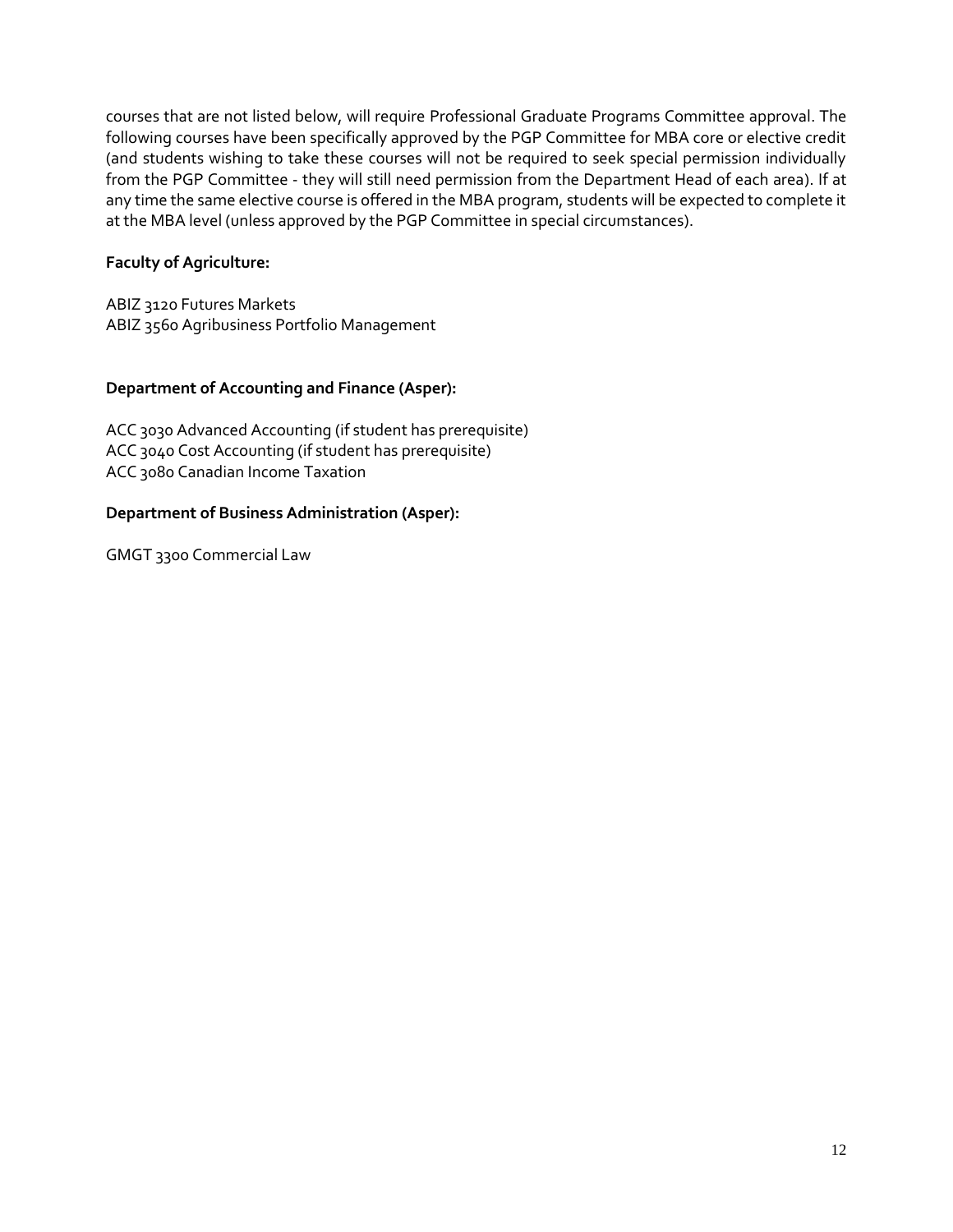# **ACADEMIC MATTERS**

## **Academic Integrity (GRAD 7500)**

It is critical to the reputation of the Faculty of Graduate Studies and the I. H. Asper School of Business and of our degrees that everyone associated with our faculty and program behaves with the highest level of academic integrity. As a program that helps create business and government leaders, we have a special obligation to ensure that our ethical standards are beyond reproach. Any dishonesty in our academic transactions violates this trust. To address this subject matter, the Faculty of Graduate Studies runs a MANDATORY online course on academic integrity – GRAD 7500 - and ALL students must complete this course in the first term of their program [https://umanitoba.ca/graduate-studies/student-experience/core-academic](https://umanitoba.ca/graduate-studies/student-experience/core-academic-requirements#grad-7500-academic-integrity)[requirements#grad-7500-academic-integrity](https://umanitoba.ca/graduate-studies/student-experience/core-academic-requirements#grad-7500-academic-integrity) . The MBA program also runs a mandatory workshop on this subject matter at orientation for new MBAs.

The University of Manitoba Graduate Calendar addresses the issue of academic dishonesty under the heading "Plagiarism and Cheating." Specifically, acts of academic dishonesty include, but are not limited to:

- o using the exact words of a published or unpublished author without quotation marks and without referencing the source of these words
- o duplicating a table, graph or diagram, in whole or in part, without referencing the source
- o paraphrasing the conceptual framework, research design, interpretation, or any other ideas of another person, whether written or verbal (e.g., personal communications, ideas from a verbal presentation) without referencing the source
- o copying the answers of another student in any test, examination, or take-home assignment
- o providing answers to another student in any test, examination, or take-home assignment
- o taking any unauthorized materials into an examination or term test (crib notes)
- o impersonating another student or allowing another person to impersonate oneself for the purpose of submitting academic work or writing any test or examination
- o stealing or mutilating library materials
- accessing tests prior to the time and date of the sitting
- o changing name or answer(s) on a test after that test has been graded and returned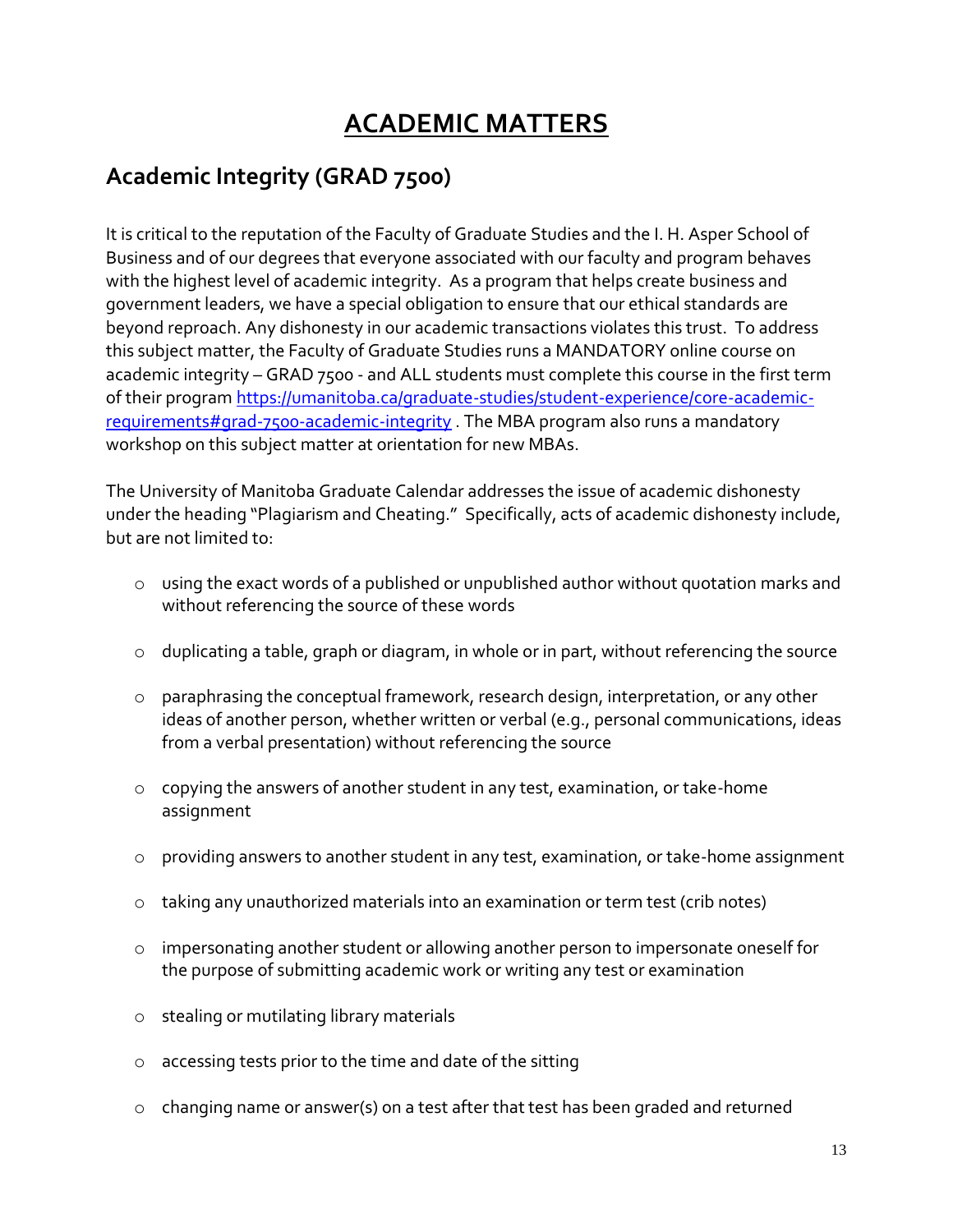$\circ$  submitting the same paper or portions thereof for more than one assignment, without discussions with the instructors involved.

Many courses in the I. H. Asper School of Business require group projects. Students should be aware that group projects are subject to the same rules regarding academic dishonesty. Because of the unique nature of group projects, all group members must exercise extraordinary care to insure that the group project does not violate the policy on Academic Integrity. Should a violation occur on a group project, all group members will be held jointly accountable, no matter what their individual level of involvement in the specific violation.

Some courses, while not requiring group projects, encourage students to work together in groups (or at least do not prohibit it) before submitting individual assignments. Students are encouraged to discuss this issue as it relates to academic integrity with their instructor to avoid violating this policy.

In the I. H. Asper School of Business, all suspected cases of academic dishonesty involving a graduate student (i.e. MBA, MFin, MSCM, MSc or PhD student) will be reported directly by the instructor to the Dean of the Faculty of Graduate Studies. The Dean's Office of the Faculty of Graduate Studies will contact the student with regard to suspected cases of academic dishonesty and will outline the steps of the investigation. The student will be asked to make an appointment with a Student Advocate (from the Student Advocacy Office – see the relevant section of this Handbook for details on the Student Advocacy Office). Students will always have an opportunity to speak to/address the allegation against them during a personal meeting with the Dean (or Associate Dean) of the Faculty of Graduate Studies.

Students are not to contact their home unit/department to discuss allegations of academic dishonesty. Unfortunately, the Asper Graduate Program Office is not permitted to discuss these matters with students as issues of academic dishonesty involving graduate students fall under the jurisdiction of the Dean of Graduate Studies. This process is outlined in the University of Manitoba Student Discipline Bylaw which is available at:

<https://umanitoba.ca/student-supports/academic-supports/academic-integrity>

## **Research Integrity (GRAD 7300)**

The University of Manitoba is committed to maintaining the highest standards of quality, thoroughness and integrity in all aspects of research. In this mandatory online course that you must complete in your first term, you will have an opportunity to learn the principles and professional responsibilities of what doing good research implies.

GRAD 7300 Research Integrity is a zero (0) credit-hour interactive online course that is accessed through UM Learn. As a Bona Fide Academic Requirement (BFAR), GRAD 7300 is mandatory for all graduate students at the University of Manitoba. It has been identified as a BFAR because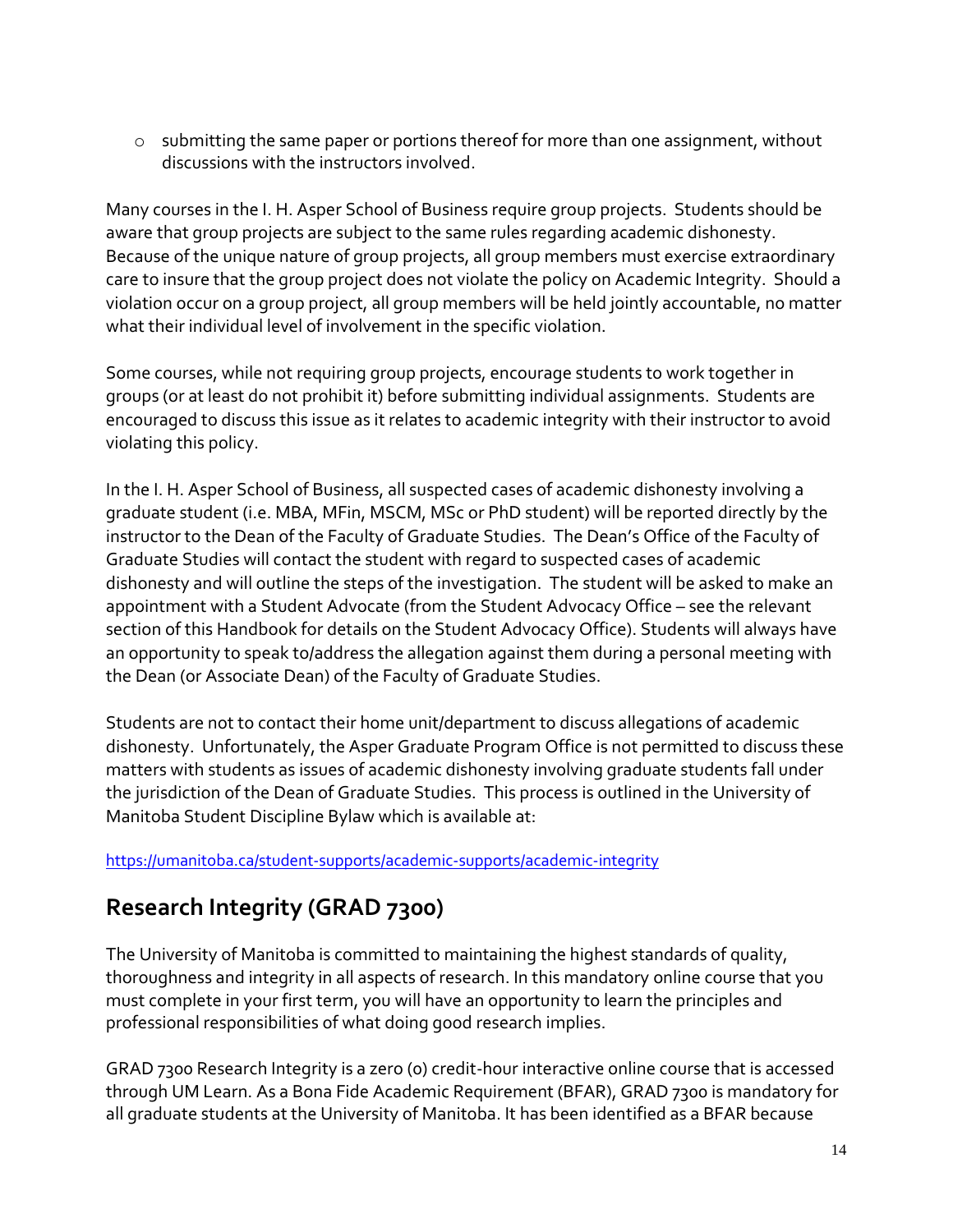research integrity applies to all disciplines and all types of academic programs. GRAD 7300 reviews key concepts of responsible professional behaviour through a wide lens of "research" which spans text-based studies, creative and scholarly activities, as well as research requiring data collection.

## **Course Exemptions**

Students entering the Asper MBA may be eligible for select course exemptions. Exemptions are evaluated on a case by case basis, upon request from the student, and are only considered upon admission to the program (exemption evaluations will generally not be conducted for students pre-application). They can take some time to evaluate, so admitted students are urged to file a request (if they qualify – see criteria below) a couple of months before the start of the program.

General criteria for Asper MBA exemptions (not advanced standing):

- a. Exemptions are granted to individuals holding at least a 3-year bachelor university degree;
- b. A course cannot double-count for two exemptions.
- c. The maximum exemptions granted shall not exceed 30 credit hours.
- d. Exemptions are granted for work completed prior to admission into the MBA program.

Courses taken at other institutions to satisfy MBA course requirements after a student has been admitted to the Asper MBA program are governed by existing standards and procedures for a Letter of Permission.

It is the student's responsibility to provide, at the time of application for an exemption, official documentation to support the request for an exemption(s) (not necessary for courses taken at the University of Manitoba):

- e. Official transcript (if one was submitted as part of application for admission, another is not required),
- f. Copies of detailed course outlines,
- g. Course name/number,
- h. Course objectives/content,
- i. Length of course/number of contact hours,
- j. Textbook,
- k. Method of evaluation; and
- l. Other information/documents as necessary.

1. Exemptions based on Asper MBA courses completed as an Occasional Student:

- a. Exemptions (core and elective courses) totaling no more than 12 credit hours may be granted based on Asper School of Business MBA courses completed in the last 5 years with a grade of C+ or higher while on Occasional Student status.
- b. Exemptions cannot be granted for 'Audit' courses.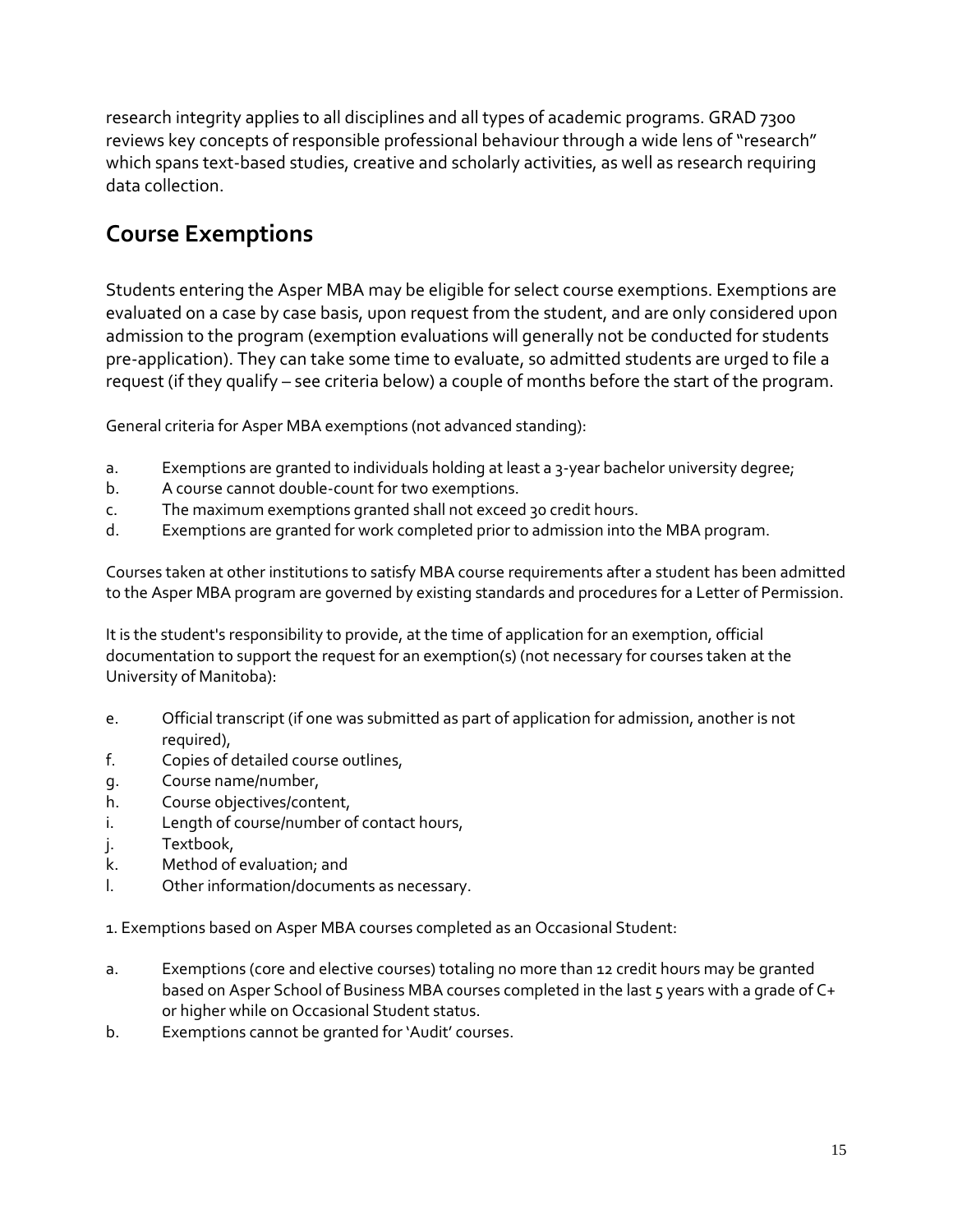- 2. Exemptions based on undergraduate courses:
- a. Exemptions in core courses are granted on the basis of degree credit courses completed at a recognized degree-granting institution taken as part of a completed undergraduate degree program (a 3 year degree minimum).
- b. Asper BComm grads who pursue the Financial Analyst concentration in the MBA and who completed the undergraduate Financial Modelling and Behavioural Finance courses (FIN 4240 and FIN 4250, currently) in the Asper School in the last  $5$  years with a grade of B or higher will be exempted from the Masters level corresponding courses (currently FIN 7140 and FIN 7180, respectively).
- c. When seeking an exemption of an Asper MBA course using undergraduate courses, two or more undergraduate courses are required to get an exemption from one Asper MBA course. The undergraduate courses must be in the same discipline and cover substantially all of the content of the Asper MBA course. At least one of the courses must have been completed within 5 years prior to the start of the Asper MBA program (see exception in the professional designation section below).A minimum grade of "B" or equivalent is required on each of the courses required for the exemption.
- d. Maximum exemptions based on undergraduate courses total 18 credit hours (or 25.5 if section 2(b) above applies.

3. Exemptions based on courses taken from the Asper MBA while in another graduate program at University of Manitoba (including the MFin program).

- a. Asper School of Business MBA courses (cores and electives) with a grade of C+ or higher taken in the last 5 years while a graduate student in another graduate program (non-MFin) may be exempted upon entry to the Asper MBA (to a 12 credit hour maximum).
- b. Students who completed the MFin program at the University of Manitoba and join the Asper MBA will be exempted from a maximum 30 credit hours of course work in the Asper MBA (if these courses were completed in the last 5 years with grades of C+ or higher). MFin programs completed at another institution will be evaluated on a case by case basis.
- 4. Exemptions based on courses taken in another MBA or business Masters program:
- a. Exemptions are allowed for MBA core courses.
- b. Exemptions are granted on the basis of MBA or equivalent degree credit courses completed at a recognized degree-granting institution in the last 5 years.
- c. Maximum exemptions based on MBA or equivalent degree courses total 18 credit hours.

5. Exemptions based on an earned professional designation:

- a. Professional designations are eligible for a maximum of 4.5 core or elective credit hours of exemption credit (per designation). Individuals holding these exemptible designations must provide proof of current membership and practice in their respective professional organization and will be assessed on a case-by-case basis.
- b. The maximum exemptions granted based on professional designations shall not exceed 12 credit hours.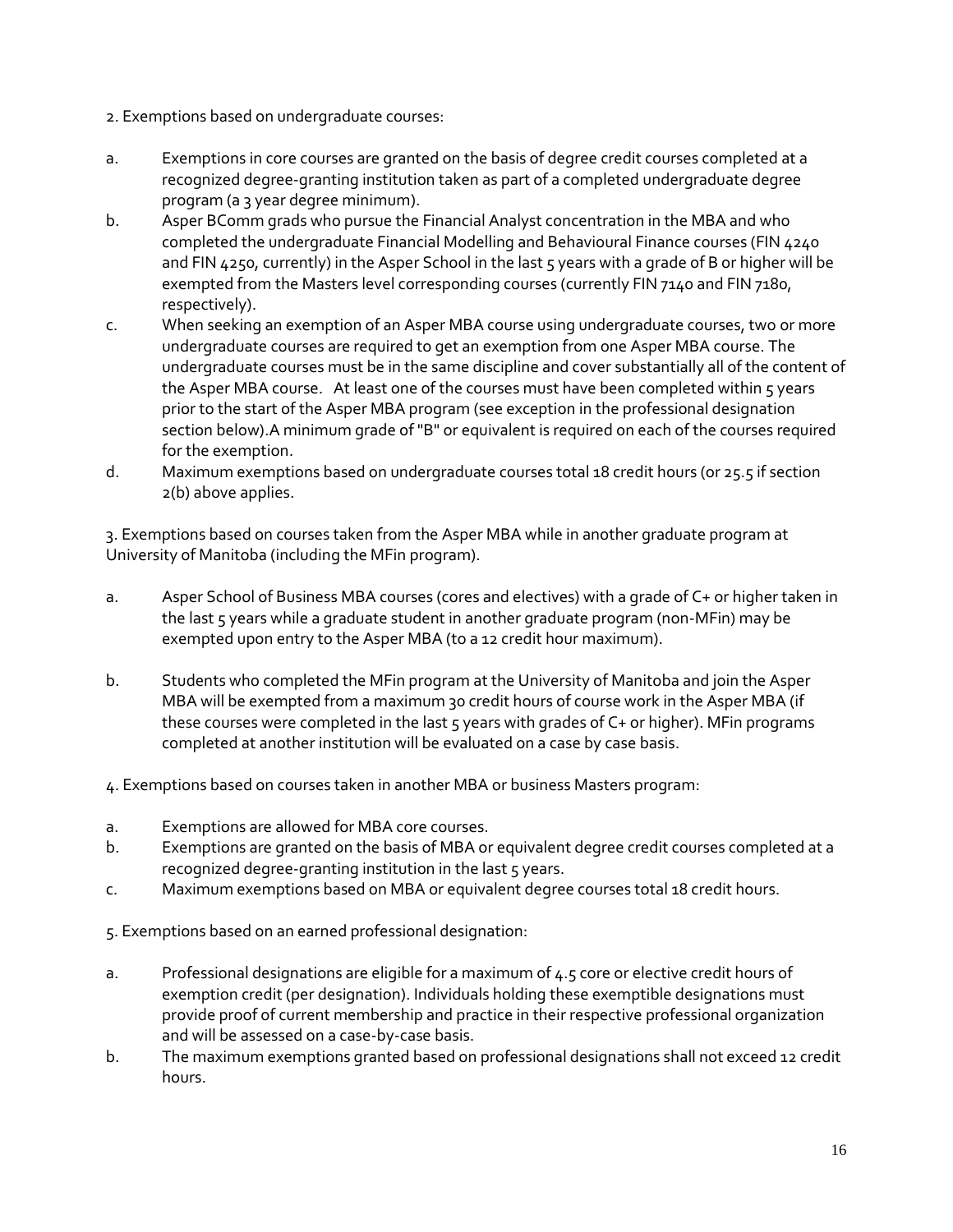- c. Currently approved designations include: CFA (FIN 7000 and FIN 7020), CPA (ACC 7010 and 7020), CPHR (GMGT 7220), CLU (3 credit hours unallocated Finance elective), PMP (3 credits - OPM 7170).
- 6. Exemptions based on Asper School Executive Education courses:
- a. A maximum of 6 credit hours of unallocated elective exemptions in the MBA may be granted based on related Asper Executive Education courses completed in the last 5 years, assessed caseby-case.
- b. A total of 4.5 credit hours of core exemptions from IDM 7510 and IDM 7120 will be granted based on completion of the Advanced Program in Leadership and Strategy in the past 5 years.
- c. The maximum exemptions based on Asper Executive Education courses will be 10.5 credit hours.
- 7. Exemptions from the Math and IT Bootcamps MIS 5120 and MSCI 5110

Students may write a challenge exam for the auxiliary courses MIS 5120 and MSCI 5110. Passing the challenge exam will result in an exemption being granted from the course. The challenge exam in either course may be attempted only once (attending the exam and choosing to leave before it is completed constitutes an attempt at the exam) and only before taking the course (a challenge exam cannot be written after the course has been failed). If a student is granted exemptions from all courses for which MSCI 5110 is a prerequisite, the student will also be exempted from that specific boot camp.

| Course                                | Credit Hrs. | <b>MBA Course</b><br>No. | <b>Asper BComm</b><br>Required<br>courses (or<br>equivalent)                                                                 |
|---------------------------------------|-------------|--------------------------|------------------------------------------------------------------------------------------------------------------------------|
| <b>Accounting Fundamentals</b>        | 3           | ACC 7010                 | ACC 1100, ACC<br>2010, ACC 2020,<br>and ACC 3030                                                                             |
| <b>Managerial Accounting</b>          | 1.5         | ACC 7020                 | ACC 1110 and<br>ACC 3040                                                                                                     |
| Corporate Finance                     | 3           | <b>FIN 7020</b>          | FIN 2200 and<br>FIN 3480                                                                                                     |
| <b>Management Information Systems</b> | 1.5         | MIS 7120                 | MIS 2000 and<br>any one<br>advanced MIS<br>course                                                                            |
| Managing People in Organizations      | 3           | GMGT 7220                | GMGT 2070,<br>plus any three<br>of GMGT 3010,<br>HRIR 2440,<br>HRIR 4410,<br>LEAD 3020,<br>LEAD 4010,<br>and/or LEAD<br>4020 |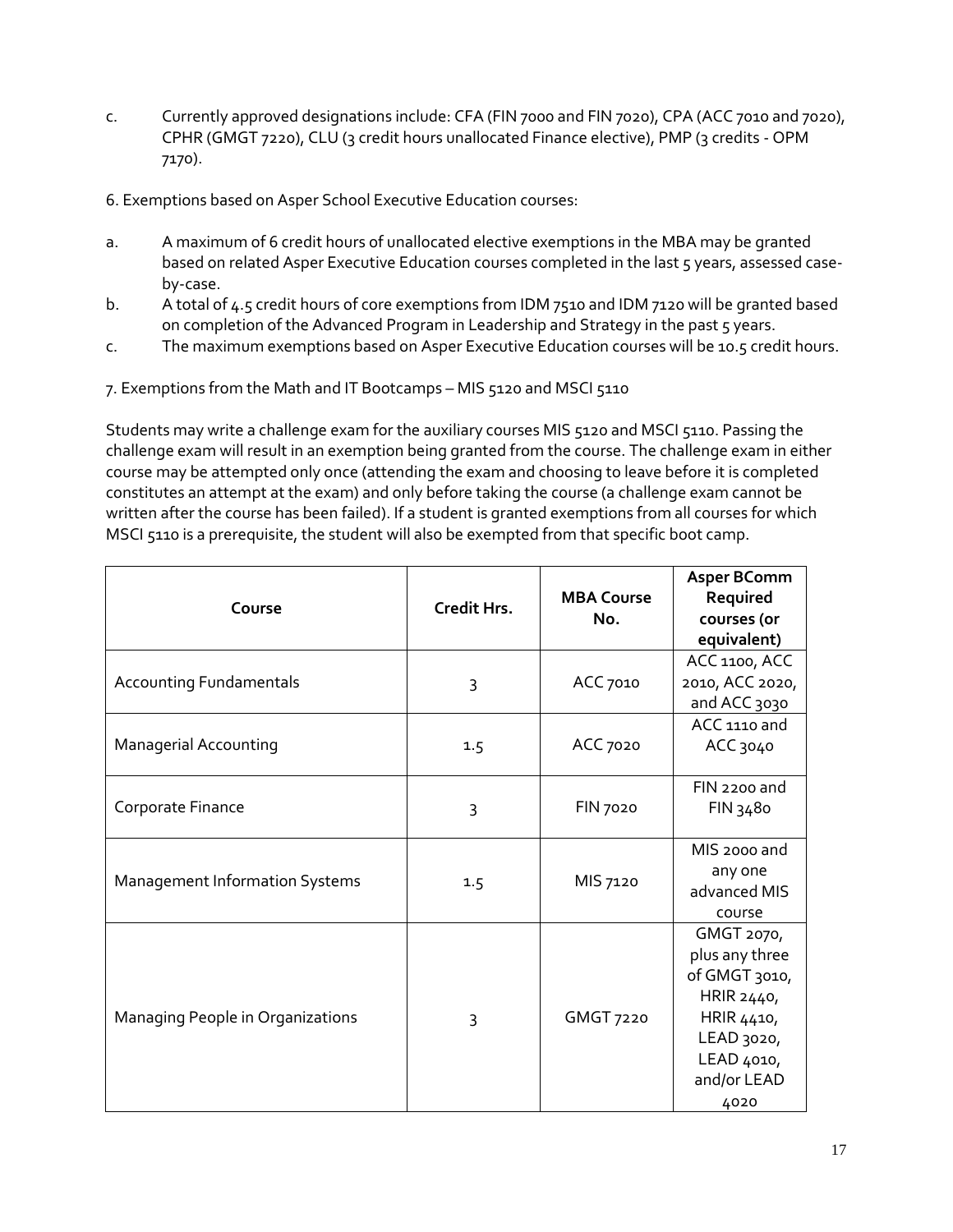| <b>Marketing Management</b>                               | MKT 7010 | MKT 2210 and<br>MKT 4210        |
|-----------------------------------------------------------|----------|---------------------------------|
| Chain<br><b>Operations</b><br>Supply<br>and<br>Management | OPM 7120 | SCM 2160 and<br><b>SCM 3270</b> |

# **Class Attendance**

The Faculty of Graduate Studies notes in its regulations that attendance in all classes is required – in the Asper MBA, our policy explicitly states that class attendance is required and that missing more than 20% of a course due to class absences may result in a failing grade. It is your responsibility to inform your professor in advance of your absence and the reason for it (medical documentation or employer note if away for a work commitment) is required. The professor decides how to deal with the impact of missed classes on your final grade. All of our courses include a major class interaction component, most assign a portion of the final grade based on in-class participation and contributions, and many include a group component that is carried out in-class. For all these reasons, it is expected that students will make every attempt to be in attendance at each and every lecture.

## **Missing a Test/Exam**

The integrity and value of a degree is underpinned by rigor and impartiality of its related exam policies and procedures. The Asper MBA must, and does, take the standards and evenhandedness of the Program's exam process very seriously.

Students are expected to write all exams with their classmates at the scheduled exam time. Needing to miss a mid-term in-class exam must be discussed with the professor to see if any alternate arrangements can be made.

Final exam schedules are posted early each term on our website to allow students the ability to plan their time. Exams will be scheduled within the dates noted on the Year at a Glance, thus we strongly advise you against making personal or professional travel plans within the dates outlined on the Year at a Glance before the exam schedule is posted. Once you know your own exam dates, please proceed to make such plans. Until the exam schedule is finalized, is it problematic to book travel plans inside the term dates as an exam conflict may force you to have to withdraw from your course/cause a failure due to missed exam.

## **Rescheduling of final exams for reasons of personal/vacation travel will NEVER be permitted.**

If you know that you will be required to miss a final exam for unavoidable reasons (such as business travel, a key business meeting in the city, etc. …), please contact the Graduate Program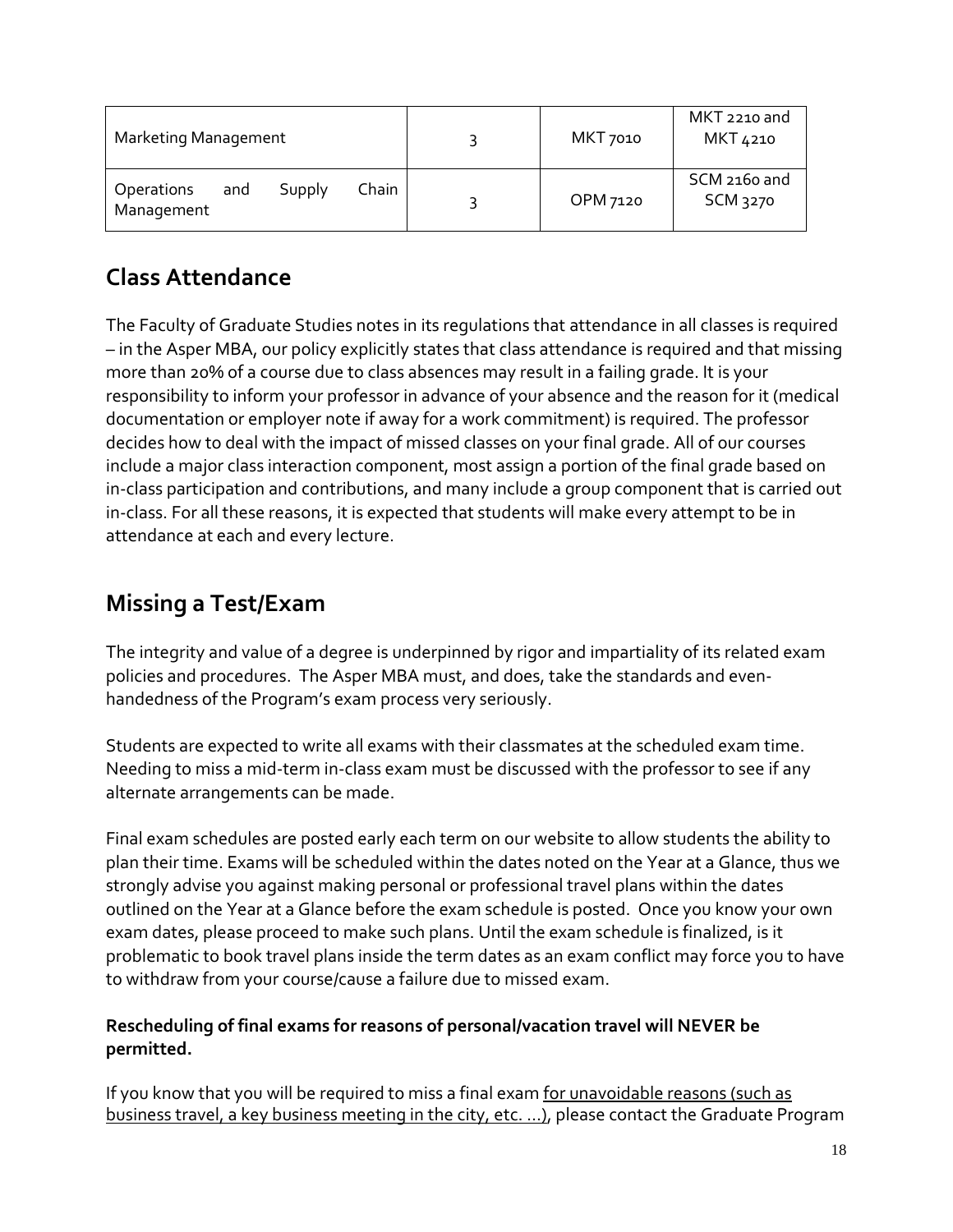Office as soon as possible to discuss your situation. You will need to fill out a request form and have your supervisor sign it and then our office will then discuss the request with the instructor (please, do not approach the instructor first, as they are unable to process these requests for you). In certain cases, the Graduate Program Office (with agreement of the instructor) may be able to accommodate your need. If we are able to accommodate your need, you will write the exam at a set deferred exam date along with others from your course that also need to defer the same exam. Only one deferred exam date will be available for each course, thus you will be responsible to be available for either the regular exam date or, if approved, the one deferred exam date. Failure to be available for one of these two dates will result in a failure in the course.

Students are required to apply for a deferral of a final exam based on planned business travel well in advance of the exam – notice of at least 20 working days in advance is required.

If you miss an exam due to a medical emergency, please supply the Graduate Program Office with medical documentation no later than 2 business days after the exam. Extenuating compassionate circumstances may also be considered under the deferred exam process and will be reviewed on a case by case basis. Please note: a deferred exam request cannot be considered without supporting documentation.

## **Tracking Sheet and Student Profile**

The Graduate Program Office staff maintain an electronic Student Profile and a Tracking Sheet for each student. The Student Profile contains your contact information, your previous educational details and your professional history. It also contains information on your current status in the program, your planned graduation date and your planned concentrations. These profiles are shared with the instructors of all courses for that given year. They receive these about two weeks before their course begins, giving them an opportunity to get to know you better before classes start. The Tracking Sheet is a record of all the courses you have completed to date and which courses you have yet to complete. We use this for our internal tracking purposes (do not include it in the professor handbook) and we review it annually with you as we prepare to register for the upcoming year.

## **Keeping Contact Information Current**

As noted above, we maintain an up-to-date profile on each student. If you move jobs or move homes, please let us know right away (and update your mailing address on Aurora) to ensure that you received pertinent program information. While you are in the program, we will be able to communicate with MBA students by e-mail only via their University of Manitoba e-mail accounts. We are not able to communicate via personal or professional e-mail addresses. Please ensure that you claim your student e-mail account as soon as you are admitted – we will then have access to this email for you via Aurora.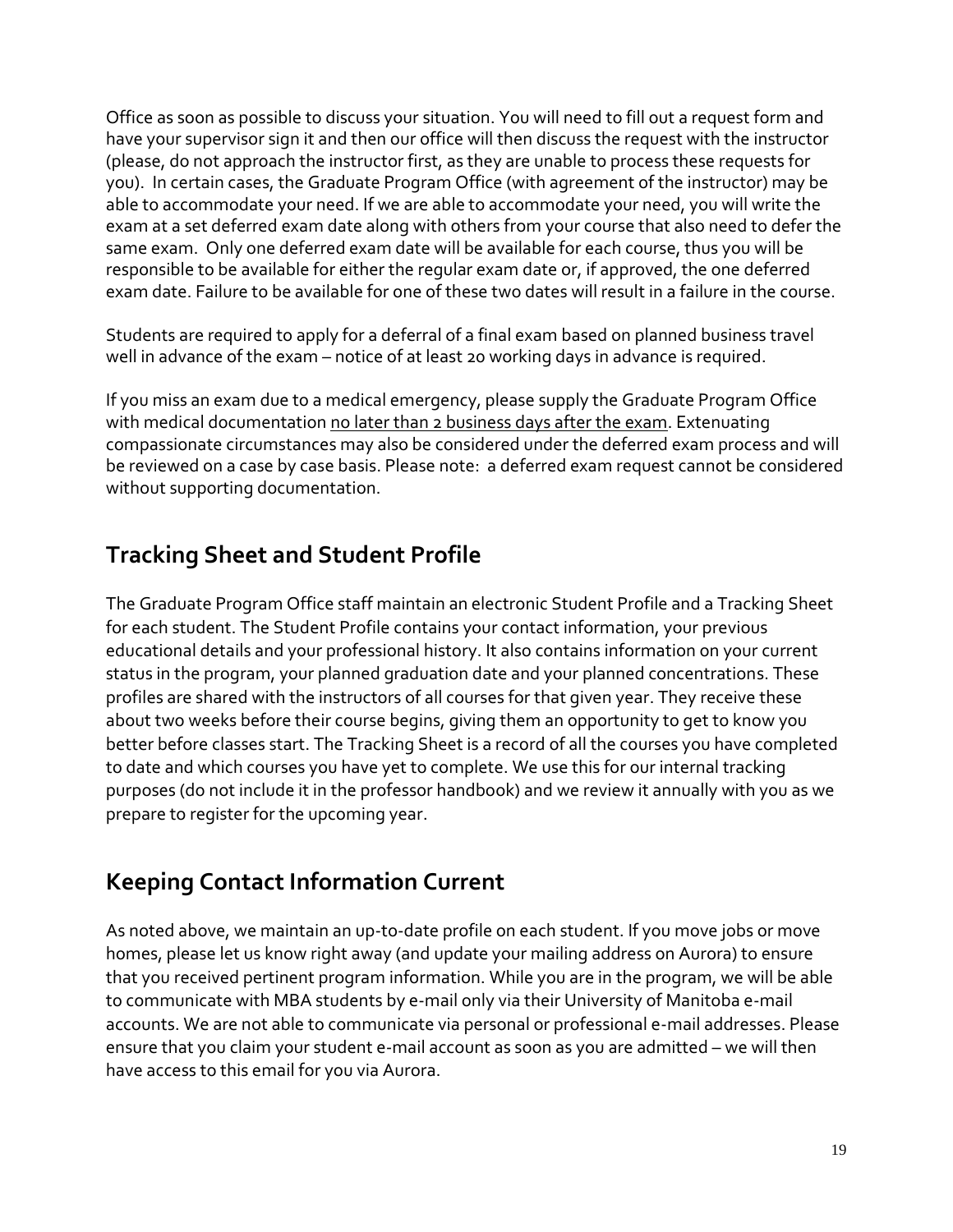# **Obtaining a Student Card**

If you do not already have a University of Manitoba student card from your previous studies at U of M, please obtain a Photo Student Card from the Registrar's Office in Room 400 University Centre. Photo cards can be obtained between 8:30 am and 4:00 pm, Monday to Friday. Student cards will be required at the libraries, if you choose to utilize the gym facilities on campus (you have a membership as a student), for the transit bus pass, and they are required at all exams that you write.

During pandemic – see<https://umanitoba.ca/registrar/photo-id>

## **Time Limit for Program Completion**

As you are aware, you choose your own pace for the completion of the Asper MBA. You may complete the program in as short a time as 1 year and you are permitted up to 6 years to complete it. For example, if you start the program in August 2021, you must complete all courses by the end of August 2027 (you will graduate in October 2027). See Leave of Absence section for information about stopping your program time clock. Time extensions are not generally permitted by the Faculty of Graduate Studies. Extenuating circumstances will have to be brought to the attention of the Dean of the Faculty of Graduate Studies and only the Dean may consider granting a time extension in extreme cases.

## **Course Failures, Grade Point Average, Supplemental Exams, Limited Access, and Dean's Honour List**

A key academic issue that you must be aware of is the policy around course failures. A grade of a C+ or higher is a passing grade in the Asper MBA. Any grade lower than a C+ is a **failed** grade. Students are permitted 6 credit hours of failures. No course may be repeated more than once. Students may be permitted to repeat, or take equivalent substitute courses (special circumstances) for, not more than 6 credit hours of coursework in which a grade of C, D, F, or NP is obtained. Students who fail more than 6 credit hours or fail a required course more than once are required to withdraw from the Asper MBA Program. The failed grade factors into a student's degree GPA until the course is repeated, at which point the higher grade replaces the lower grade in the degree GPA calculation.

If you wish to repeat a course or reregister for a course in which you previously had a Voluntary Withdrawal, you will only be permitted to register for that course after all others have had a change to register for it for the first time in a given term. This LIMITED ACCESS period lasts for three consecutive terms after you last attempted said course.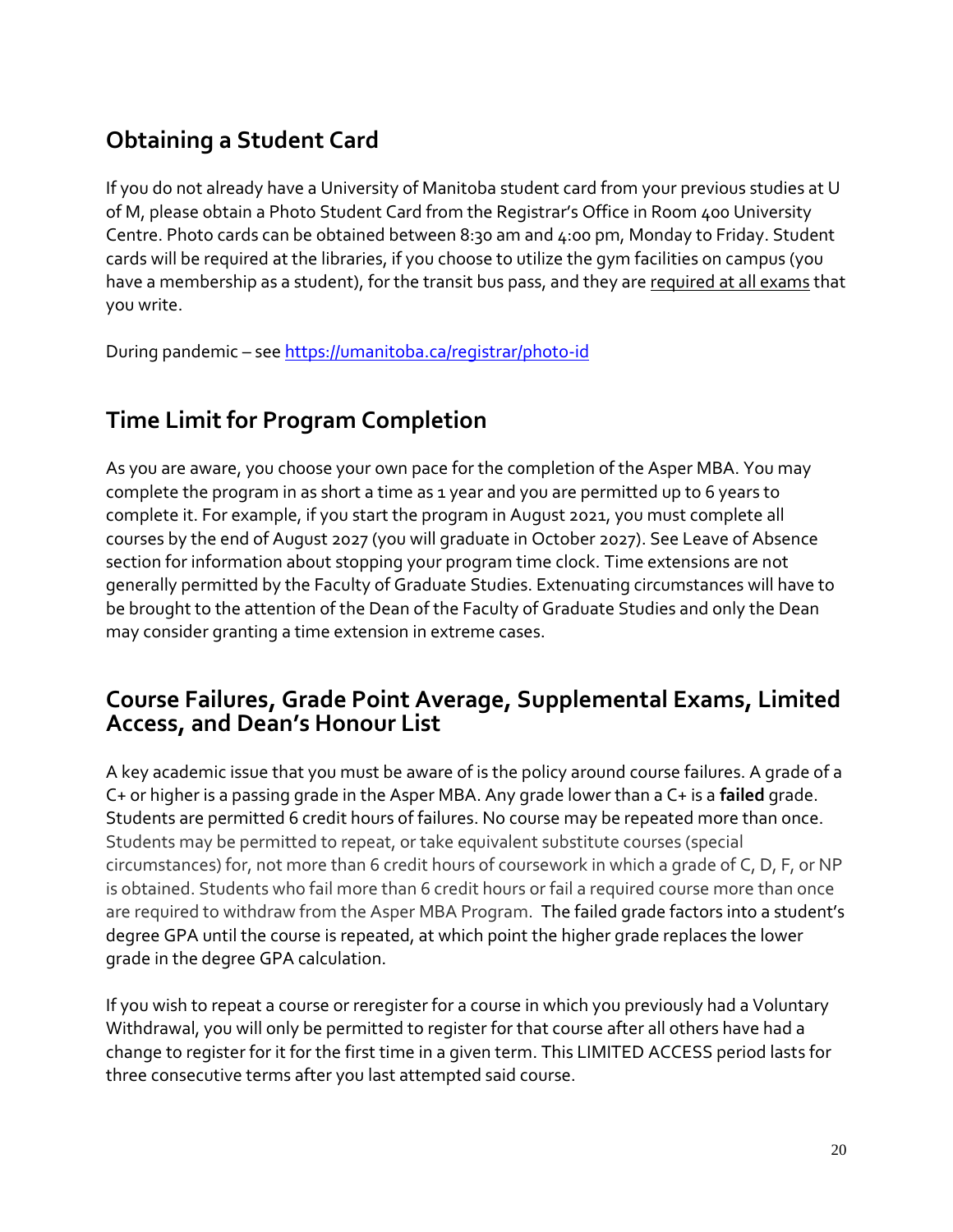In general, supplemental exams are not permitted. However, where a "C" grade has been obtained and the situation warrants (with approval from the course professor and the Associate Dean in charge of the MBA program, a supplemental examination may be sanctioned by a professor and the MBA Program Committee, as a one-time-only per student remedial action. A supplemental examination is not permitted for GMGT 7210 Strategy (the MBA program's capstone core course).

Supplemental examination will be arranged and monitored by the Registrar's Office (a student must apply for this special exam privilege and pay a fee to do so). A supplemental exam is a 100% final and covers the same material as the original final exam – same level of difficulty but a different exam. The student must score the percentage required for a pass in this course (the highest grade earned on a supplemental exam can be a C+). Failing the supplemental exam counts still the first failure of the course and allows the student to repeat the course only once. A notation on the transcript remains to indicate a supplemental exam was written, pass or fail.

If a student wishes to take extra courses (beyond those required for MBA completion) for interest or for a second concentration while in the MBA program, the grades will be included in the calculation of the grade point average, and any failure will count as a failure in the program.

Courses taken in other graduate programs at other universities (while in the Asper MBA program) for which a student receives transfer credit will be counted in the calculation of the grade point average.

Students with a cumulative degree grade point average of 3.75 or higher at graduation are on the Asper MBA Dean's Honour Roll and will receive a congratulatory letter from the Dean of the Asper School at the end of the calendar year in which they officially graduated.

## **Leave of Absence from the Program**

As we all know, life moves along at a hectic pace (and sometimes circumstances outside your control may arise)! If a time comes when you may require a leave of absence from the program (up to a year long), you can apply for one of three types of leaves:

1) Regular Leave - is intended to allow students to meet family, travel or employment responsibilities or plans and circumstances not covered by the Parental or Medical/Compassionate leaves. At your request, we may recommend to the Dean of Graduate Studies that you be granted a leave of absence for a period of time not to exceed one year (can apply for one term, two terms or three terms maximum). While on leave of absence, you would not be expected to maintain registration in any actual courses. Students on Regular Leave of Absences will be required to maintain a "continuous registration" by registering for continuation status (GRAD 7020) and will pay the appropriate continuation fees (currently approximately \$1500 for a year/3 terms). While on Regular Leave, you will not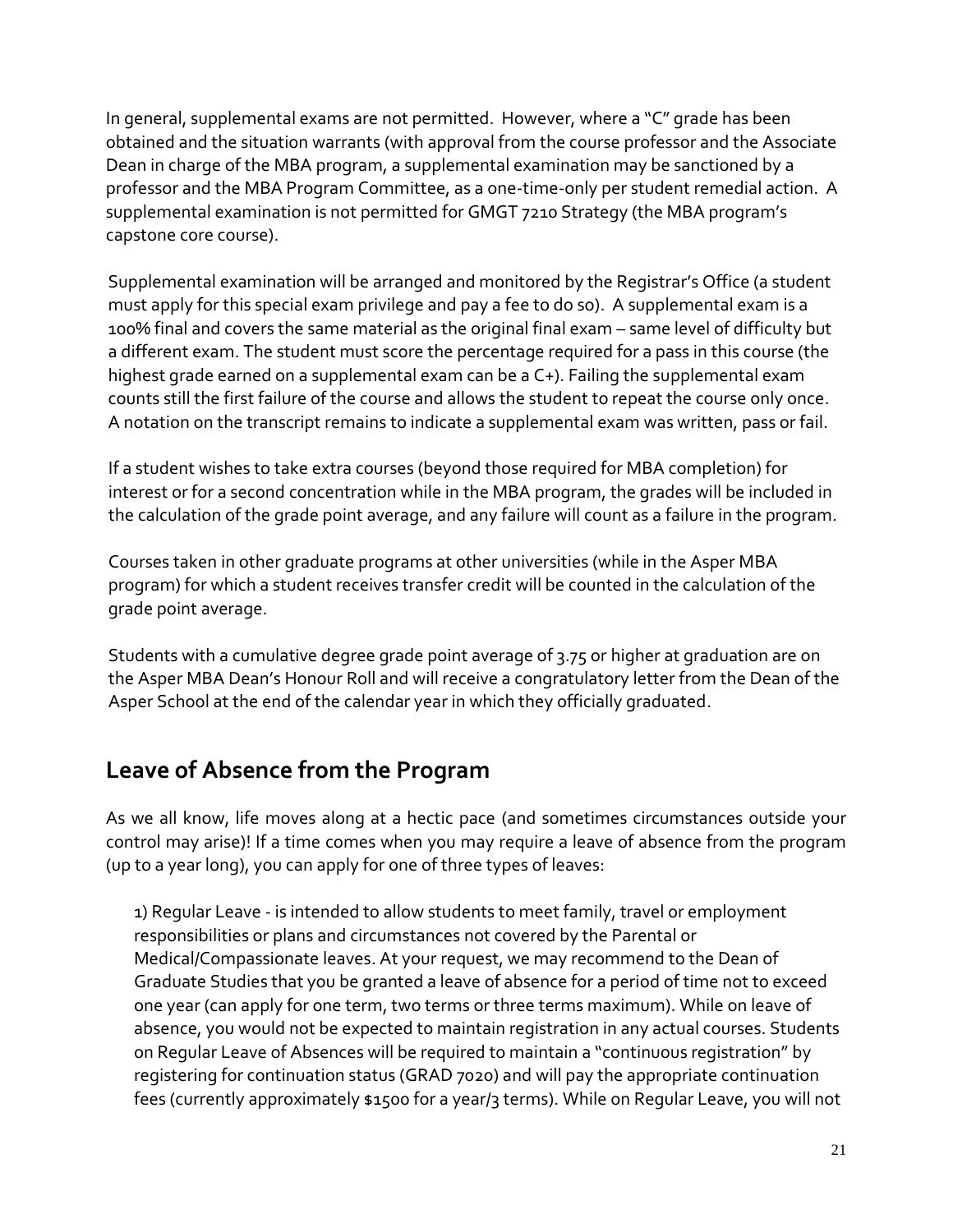be changed ancilliary fees. A Regular Leave of Absence status does not extend the time limits as outlined in the Faculty regulations – the time away is considered in the total 6 years that you are permitted to finish the program.

2) Exceptional Leave - in exceptional circumstances for medical or compassionate reasons (e.g. the need to care for an ailing relative, or due to your own health), at your request, we may recommend to the Dean of Graduate Studies that you be granted an exceptional leave of absence for a period of time not to exceed one year. While on leave of absence for exceptional reasons, you would not be expected to maintain registration in any courses and would not be required to maintain continuous registration, nor pay the continuation fee. In addition, the leave period would not be included in the time period allowed for the completion of the degree. This leave is not intended to cover circumstances related to travel, employment or other financial concerns.

3) Parental Leave - An Asper MBA student who is bearing a child or who has primary responsibility of the care of an infant or young child immediately following a birth or adoption of a child is eligible for parental leave. The request should be made through the Asper MBA Program Office, normally for a leave of four to twelve months. Leaves of other duration will be considered on an individual basis. Where possible, students doing course work should coordinate their requests with the beginning of an academic term. While on leave of absence for parental reasons, you would not be expected to maintain registration in any courses, nor pay the continuation fee. The leave period is not included in the time period allowed for completion of the degree.

## **Taking Courses Outside University of Manitoba**

You can take up to half of your courses at another university while remaining an Asper MBA student. These courses are taken on Letter of Permission from the University of Manitoba. Taking courses on Letter of Permission (as a Visiting Student at the host university) requires that you first apply to and be admitted to that University as a visiting student and apply for a Letter of Permission at the University of Manitoba. Fees for the course will be payable to both the host university **AND** the University of Manitoba for each course (essentially, you pay for the course where you take it and you pay for it again where you get credit for it here).

If you wish to/must take courses at another University, please contact our office as soon as you are aware of this need to allow as much lead time as possible to have the other University's courses evaluated for our equivalencies and to allow time for the appropriate paperwork to be completed.

Please also see the section on formal Exchange Programs.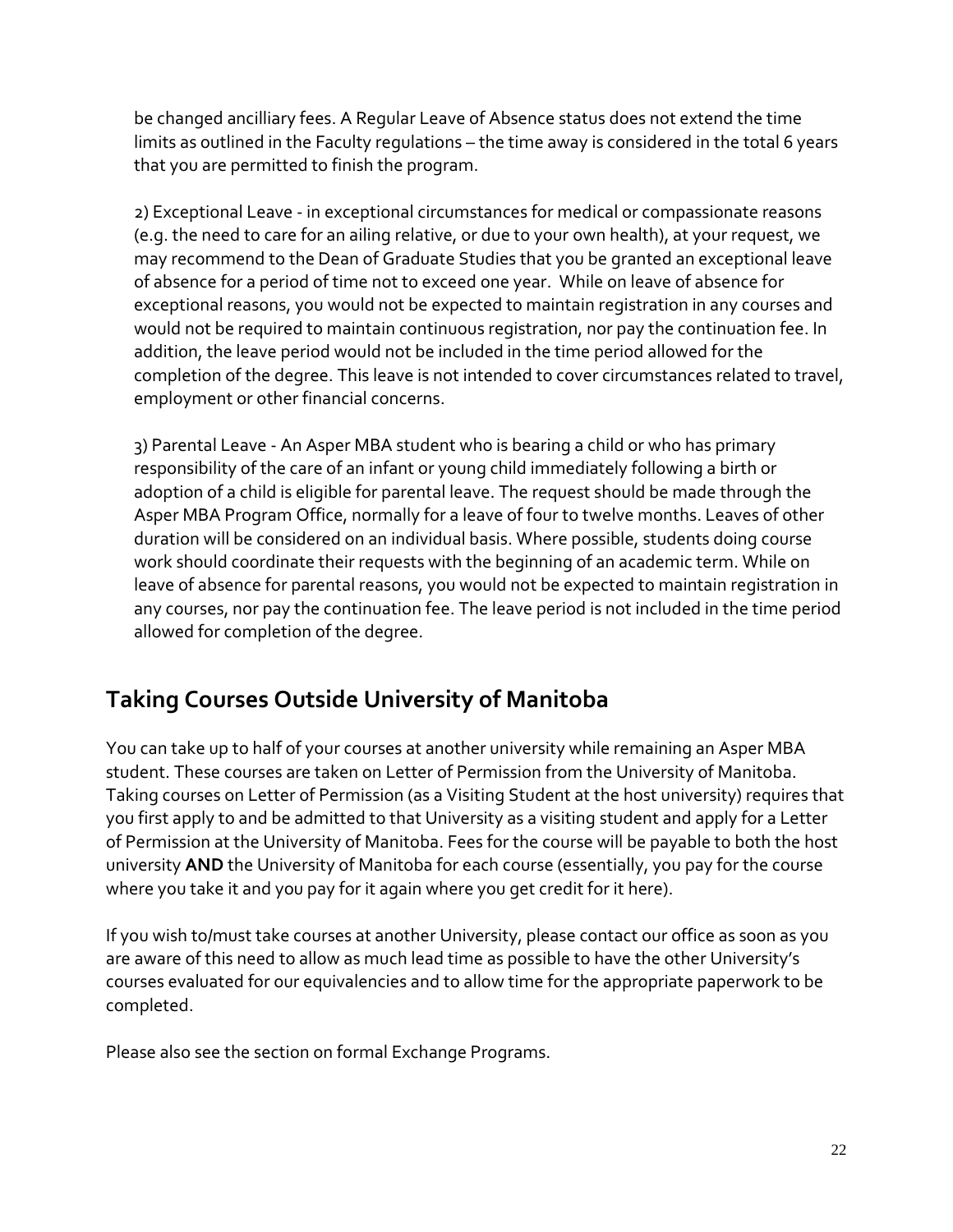## **Voluntary Withdrawal and Fee Refund Schedules**

Each year, the Registrar's Office personalizes a refund schedule for our courses, as our courses follow different start and end dates than the normal University of Manitoba timetable. We post this schedule to our website. It is imperative that you are aware of this schedule, as it can guide you in timing a possible withdrawal from a course. Each course has a date by which you must drop it in order to receive back 100% of the fees – these dates are very early on in the course and these dates are firmly fixed. Please familiarize yourself with each term's schedule for your individual course selections. Please note that any registration changes (including dropping/voluntarily withdrawing or adding courses) must be processed by Ewa (please email your request – emails date stamped after the allowed refund date will not be eligible for a drop with fee refund).

## **Am I a full-time or a part-time student?**

You may find some confusion around these terms as you go through the Asper MBA program. In the Asper MBA Program Office, we may generically refer to those going through the program in one year or up to two years as full-time students and those taking more than two years as parttime students. However, this terminology does not match that of the University. Officially, you are viewed as a full-time student if you are registered in at least nine credit hours in a term. Many students who do the program over a few years reach this status in one or more terms. Being considered a full-time student allows you a higher monthly allowance of non-taxable income, which is always welcome when filing your taxes! It is also important for those of you who may be seeking financial assistance through your home province/Government of Canada and those who are international students with a Study Permit. There are also implications for health and dental insurance through the University of Manitoba Students' Union as well as transit passes and the U of M gym memberships (see the Fees section below and on the Registrar's Office website).

# **Final Grades and Appeal of a Final Grade**

When final grades for your courses are submitted by professors into Aurora Student each term, they appear within a few days in your Aurora Student information system. It is hoped that grades will be available quickly after the completion of a course, but in some cases where marking volumes are particularly high or when instructors must be away following the completion of a course, some delays may occur.

If a student has good reason to believe a mistake has been made in the assessment of the final grade, the student should first speak to the course instructor. An error may be found through this informal investigation and a corrected grade may be assigned. If the student wishes to go beyond speaking with the course instructor (or perhaps feels uneasy about speaking with the course instructor), an **appeal** of the assigned grade may be filed by the student. A student may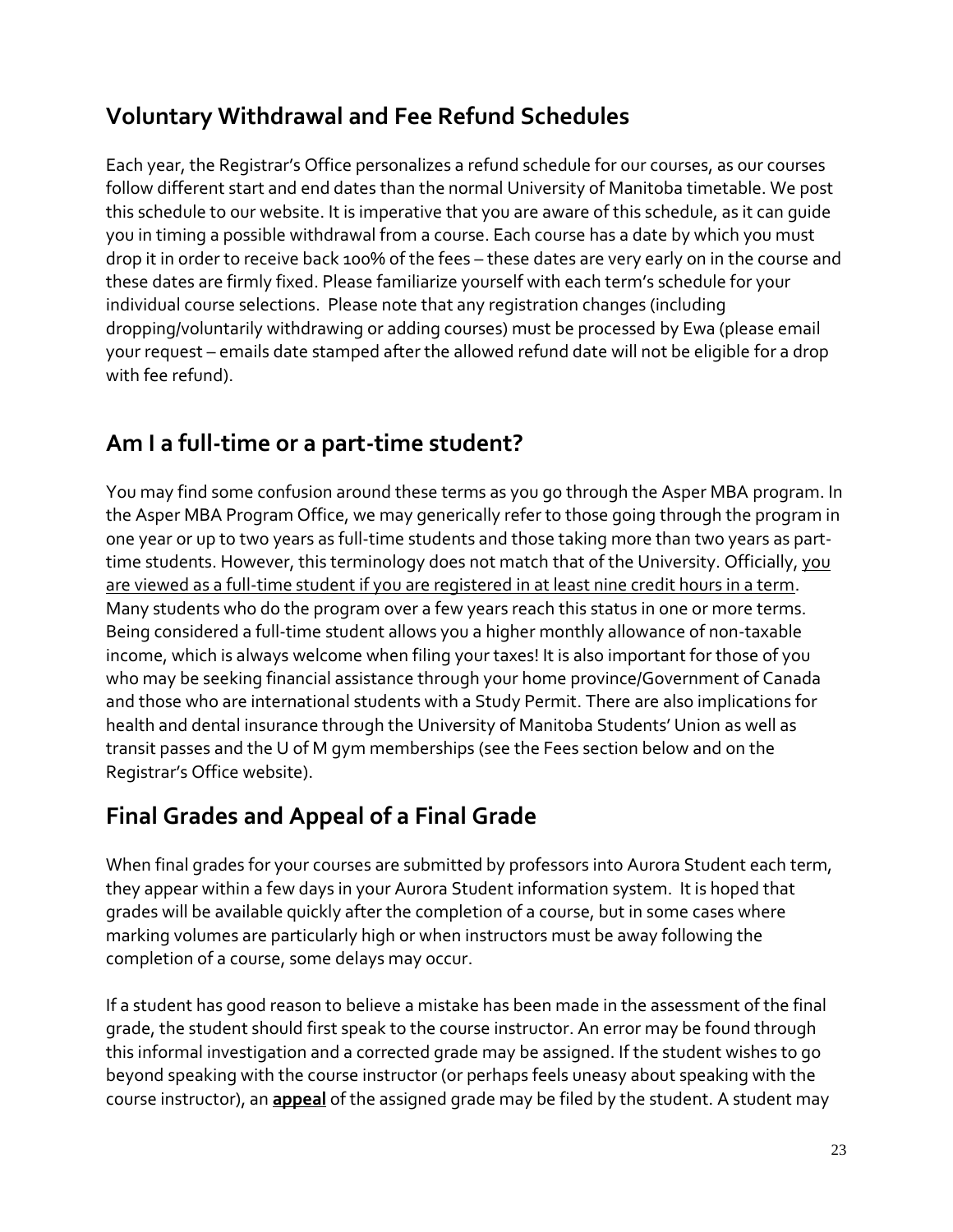enter an appeal, through the Registrar's Office, for assessment of one or more grades following the posting of grades by the faculty/ school/department. Grades are released by the Registrar's Office on Aurora as they are received from faculties and schools.

A student wishing to make a final grade appeal should check the Registrar's Office website at: <https://umanitoba.ca/registrar/grades/appeal-grade> for exact appeal dates for the term concerned, and for specific summer term dates (which differ from those for fall and winter). A fee is charged for each appealed grade, but will be refunded for any grade which is changed. It should be noted that an appealed grade may not be lowered. Appeal forms may be obtained from the Registrar's Office. Students should note that the deadline for appeal of assigned grades will not be extended for students who are on "hold status" nor will official grades be released by the Registrar's Office until the "hold" has been cleared (see the Hold On your Record section for information on holds).

## **Student Advocacy**

The Student Advocacy Office provides confidential centralized services for receiving student complaints and grievances. This centre serves as a general information source for students regarding their rights and responsibilities. Students are assisted in the resolution of any problems or concerns resulting from academic and/or discipline decisions (see section in this Handbook for details on Academic Integrity). Students are advised of policies and procedures to follow, both informally and formally via appeals. Where appropriate, referrals will be made to other campus resources.

For further information about Student Advocacy:

Student Advocacy 520 University Centre University of Manitoba, Winnipeg, MB R3T 2N2 Canada Tel 204 474-7423 ∙ Fax 204 474-7567 Email: [stadv@umanitoba.ca](mailto:stadv@umanitoba.ca) Website: <https://umanitoba.ca/student-supports/academic-supports/student-advocacy>

# **A "Hold" on Your Record**

There are a number of holds, or blocks, that can be applied to a student's record. They are applied most commonly by the student's department (for example, by the MBA Program staff), by the student's faculty (in your case, the Faculty of Graduate Studies) and by the Registrar's Office. They happen to increase in seriousness in the order noted above. All MBA students have a Department Hold on their record. This is the most innocuous of all holds and it blocks you only from registering yourself online. It simply directs you to do all registration (adding and dropping courses) through our office. A hold applied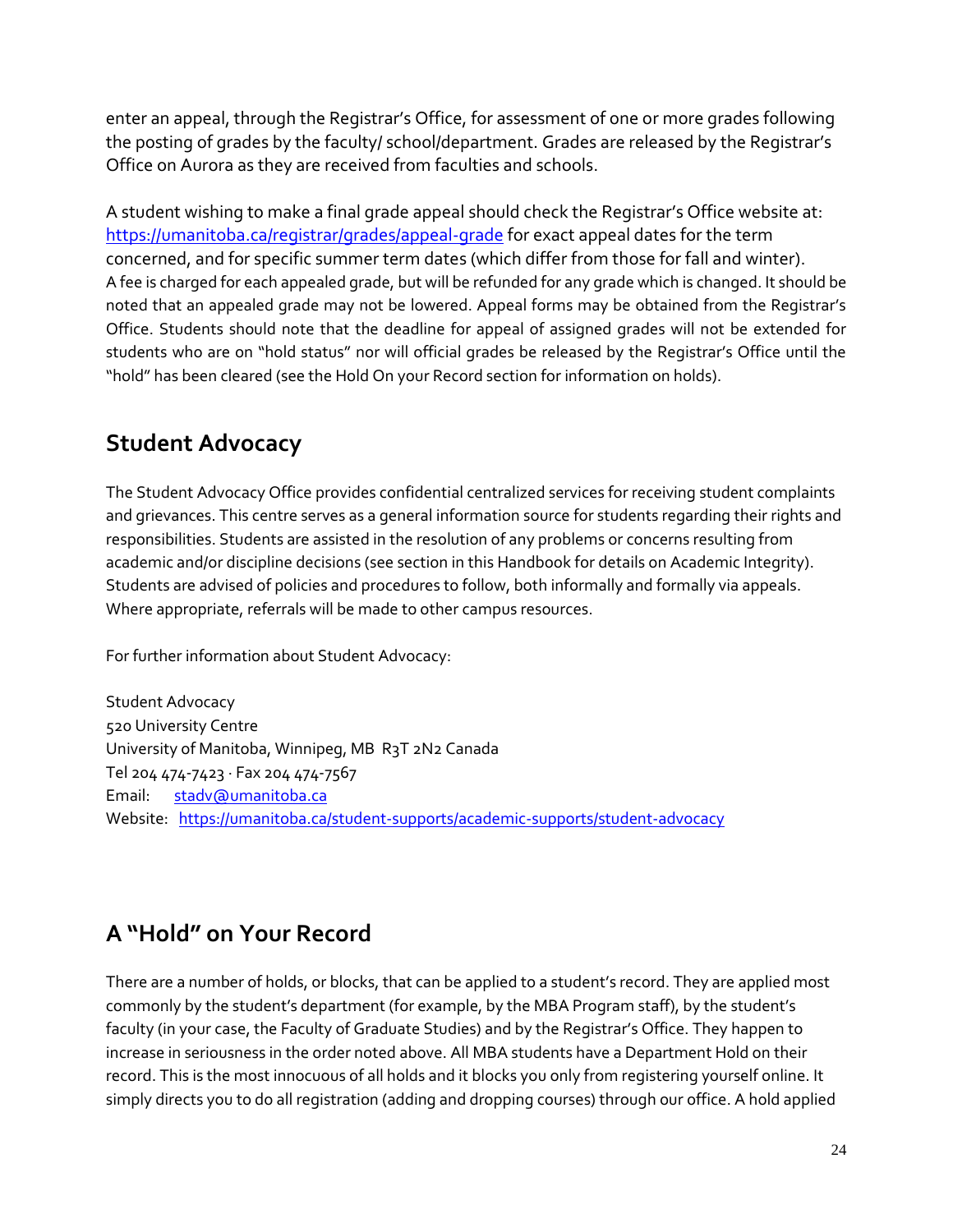by the Faculty of Graduate Studies may be more serious – these holds are normally used when a student has been withdrawn from the program, when the student does not meet requirements to continue, or when the student has exceeded his/her time in the program. These blocks typically prevent all registration activity, preventing even our office from conducting your registration for you. The most farreaching holds are notably those placed by the Registrar's Office and these almost always have to do with fees, or nonpayment of fees. When students are overdue on paying fees, the Registrar's Office applies extensive holds that prevent the student from any registration activity (even via our office), from accessing grades, transcripts, the library and, ultimately, from graduating. If you ever find yourself in the situation where you have a tuition or other fee hold on your record, please contact the **CASHIER'S OFFICE at 204-474-8222** to rectify the hold situation.

## **Course Information on Our Website**

The following Asper MBA academic materials are available on the Asper MBA webpage <https://umanitoba.ca/asper/student-experience/graduate-student-resources#mba-student-resources>

*Year at a Glance* calendar reflects the full program year and is periodically updated with instructor and room changes throughout the year. The year at a glance for the following year is normally made available in May.

*Course Descriptions* in brief format are presented by term for all courses offered in the program year. These list course prerequisites.

*Course Outlines* are posted (linked to course descriptions online) as soon as they become available from the instructor. The instructor's biography as well as the Academic Integrity regulations are attached to each outline. The previous year's course outlines remain available on the website for reference only.

*Textbooks and Reading Packages* plus other course requirements are summarized by term and updated on a regular basis. New and used textbooks can be purchased from various vendors, however all Reading Packages must be purchased from the UM BookStore at University Centre. Information and store hours are available on their website[: https://www.umanitoba.ca/bookstore/](https://www.umanitoba.ca/bookstore/)

Please note that a textbook being listed on our website does not guarantee that this book is automatically in stock – it indicates that the book has been selected and has been ordered by the UM BookStore.

*Exam Schedules* are posted by term. These are normally set out early in a given term and then posted to our website. Exams will fall within the end dates for a given term as listed in the Year at a Glance, but the actual date of an exam is not set until the exam schedule is posted. The exam will not always be held on the same day of the week as the lectures for a given course, nor is it guaranteed to fall in the same time slot.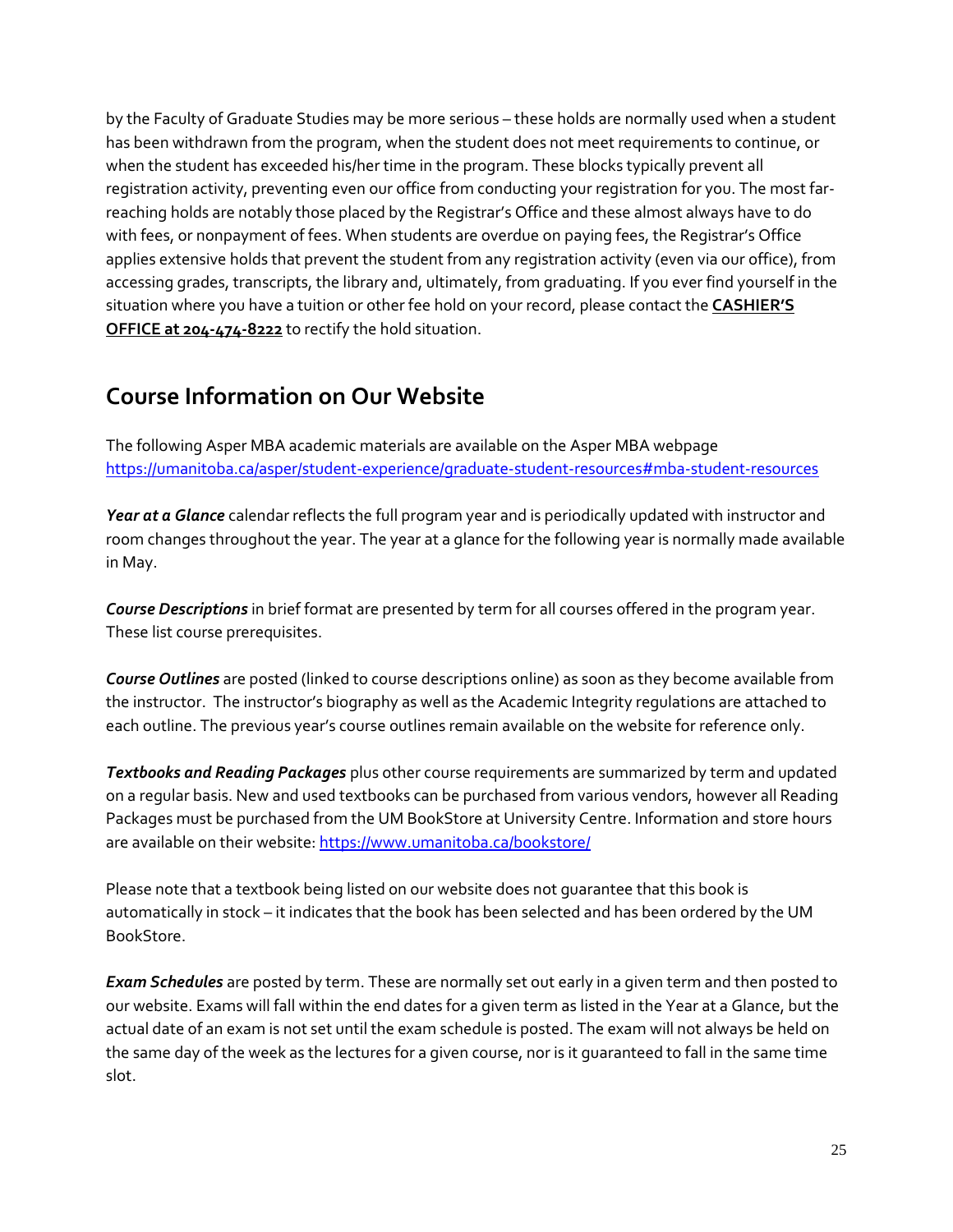*VW and Refund Schedules* are posted by term. Please be aware of these key dates to ensure that if you need to drop a course, you let us know to do so in time for a fee refund.

## **Textbooks and the University of Manitoba BookStore**

The University of Manitoba BookStore is owned and operated by the University of Manitoba. It is located at 140 University Centre which is in the middle of the Fort Garry Campus. The BookStore is open Monday through Saturday. However, the hours of operation change depending on the time of year. For the current hours of operation, please call (204)-474-8321 or visit the University of Manitoba BookStore website at:

#### <https://www.umanitoba.ca/bookstore/>

When we receive book orders from the course instructors, we simultaneously place those orders with the BookStore and also post the book selection to our text book list on the website. Please note that it takes some time for the BookStore to stock the books, and thus a given book is not necessarily in stock as soon as we list it on our website. Please note that the bookstore delivers.

For additional information on buying or selling new and used textbooks, please visit the UM BookStore's website.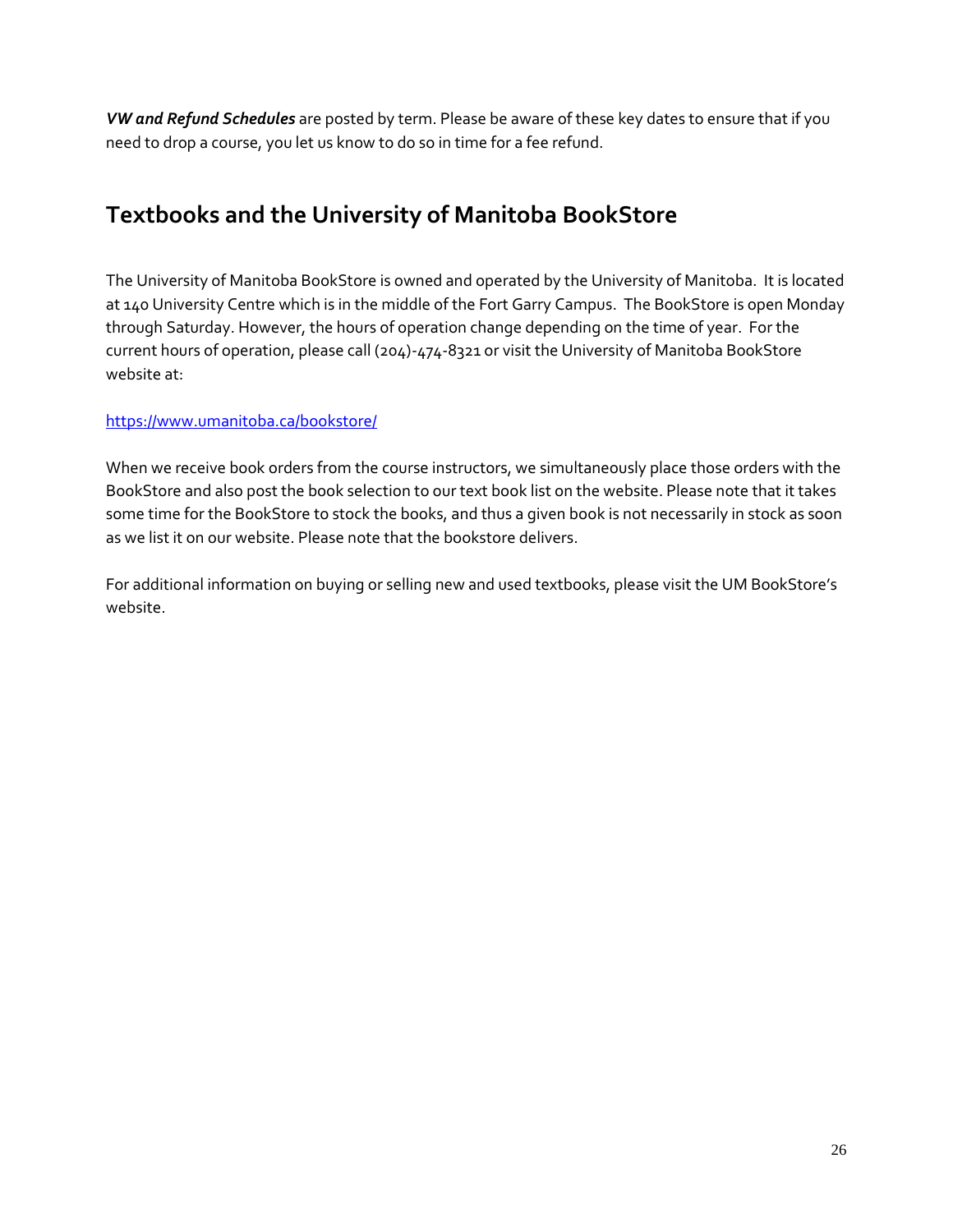# **Student and Tuition Fees**

## **Fees**

Once you are registered for courses, you can access your program fee information on Aurora Student. Each term, you are charged for the credit hours you are taking in that given term plus some additional student services fees (these are all outlined as separate items on your student fee account on Aurora). Fall term fee payments are generally due in the first week of October, winter fees are due in the first week of February, and summer fees are due in the first week of May (with the exception of July-August courses – those fees are due at the end of June). Each term, you pay only for the courses you are taking in that term. **Fee statements are not mailed out – students are responsible to be aware of their fees via Aurora Student online**. Please pay special attention to the fee payment due dates that are listed for each of your terms in Aurora Student. Missing a fee payment deadline results in late fees being assessed, holds being applied to your record (see section on Holds) and, ultimately, your discontinuation from your program (being required to withdraw from the MBA).

## **Fee Payment**

You can pay your fees in a number of ways. Please find this info at [https://umanitoba.ca/admin/financial\\_services/revcap/payment.html](https://umanitoba.ca/admin/financial_services/revcap/payment.html)

## **Sponsored Students**

If your fees are to be paid by an outside agency (such as directly by your employer), you must have your sponsoring agency complete and submit a Tuition Sponsorship Application Form, or a letter stating the agency's intent to cover your fees. Sponsor arrangements must be made prior to the fee payment deadline to avoid late payment penalties, holds on student accounts and possible deregistration. Where payments are not received by the due date, the student may be subject to 'account holds'. The University of Manitoba will not be responsible for reinstating a student's registration where deregistration has occurred due to late receipt of a sponsorship application form. Once a student has been deregistered the University is unable to provide an invoice.

Forms can be obtained from and may be either mailed or faxed to the following address:

Revenue, Capital and General Accounting 315 Administration Building University of Manitoba Winnipeg, Manitoba R3T 2N2 FAX: (204) 474-7501 TEL: (204) 474-8718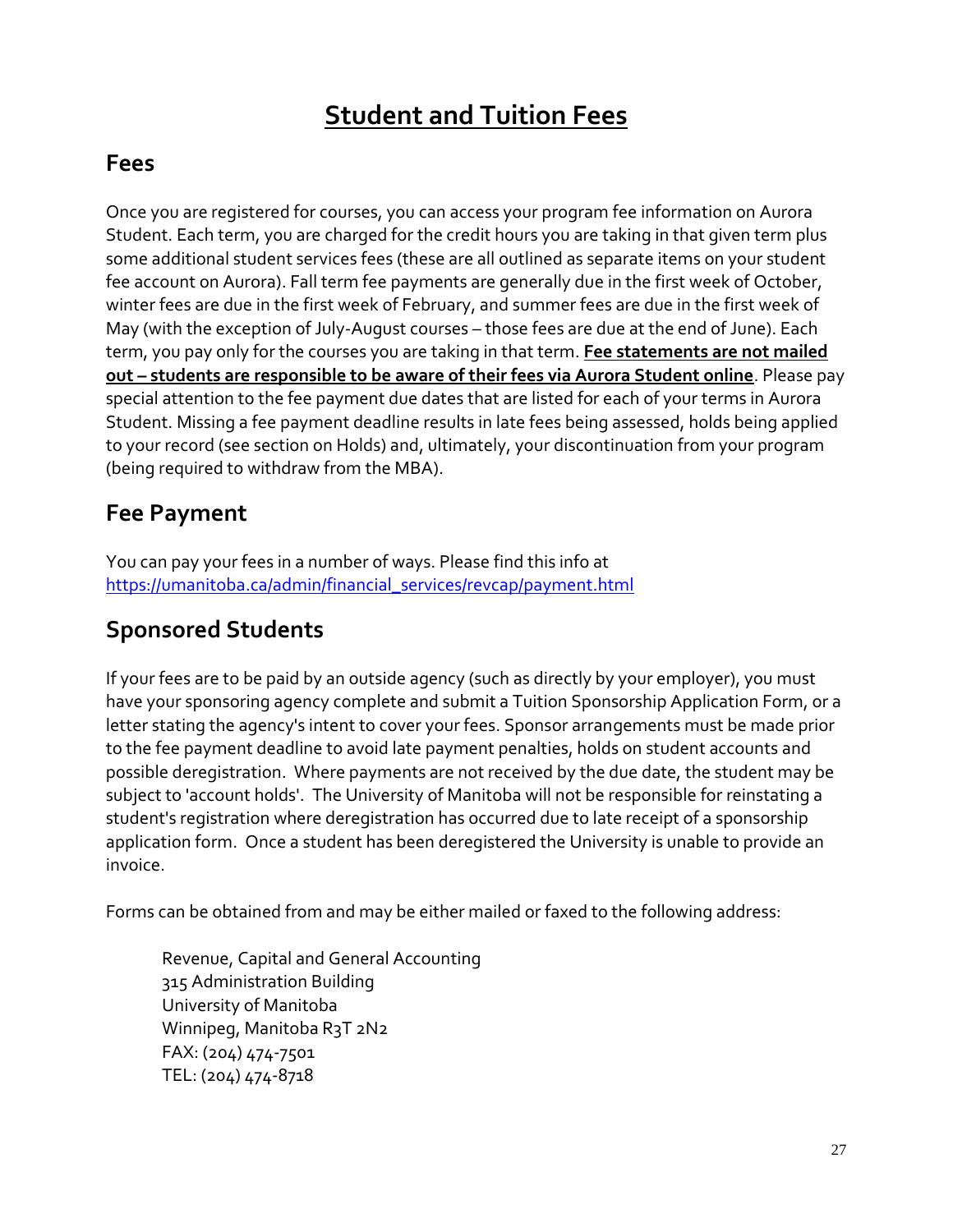Sponsored students who are registered full-time are automatically enrolled in the UMSU Health & Dental Plan. Please note that the sponsoring agencies may choose not to cover the cost of the plan when paying tuition and other student fees. It is the responsibility of the student/sponsor to inform the UMSU Health & Dental office if they intend to opt out of the UMSU plan (see the section of this Handbook on Dental and Health Insurance, which follows).

## **Health and Dental Insurance**

All graduate students with 6 credit hours in a term are automatically members of the UMSU (University of Manitoba Students Union) Health and Dental plan, and are assessed the fee on their tuition fee statements in the fall term. Students already covered by a health and/or dental plan through a private plan (i.e. parents, spouse, or employer) can opt-out of the UMSU plan. To opt out, you must fill out the required paperwork and submit to UMSU before the fall opt-out date (normally in early September). Please visit their website at [www.umsu.ca](http://www.umsu.ca/) for information about this plan and opting out.

Students can coordinate existing benefits with the UMSU plan and enroll a spouse or dependents for an additional fee.

The fees associated with this plan will be assessed at the time you are registered and will appear as part of the overall tuition and student service fees that you owe. If you wish to retain this plan, no further action is required once you have registered and paid fees (all fees, including this plan fee). If you are opting out, you will not need to pay the fee with your initial fee payment (pay only the difference) – **but please note that you MUST SUBMIT THE OPT OUT FORM TO UMSU – you will not automatically have this fee waived by simply omitting it from your payment! We cannot stress this enough, as a few students per year are caught having to pay the fee by missing the opt-out deadline or forgetting to fill out the opt-out request form.**  Also note that you have to **opt out every year** … filling out the paperwork at the start of the program does not opt you out for the duration of the program.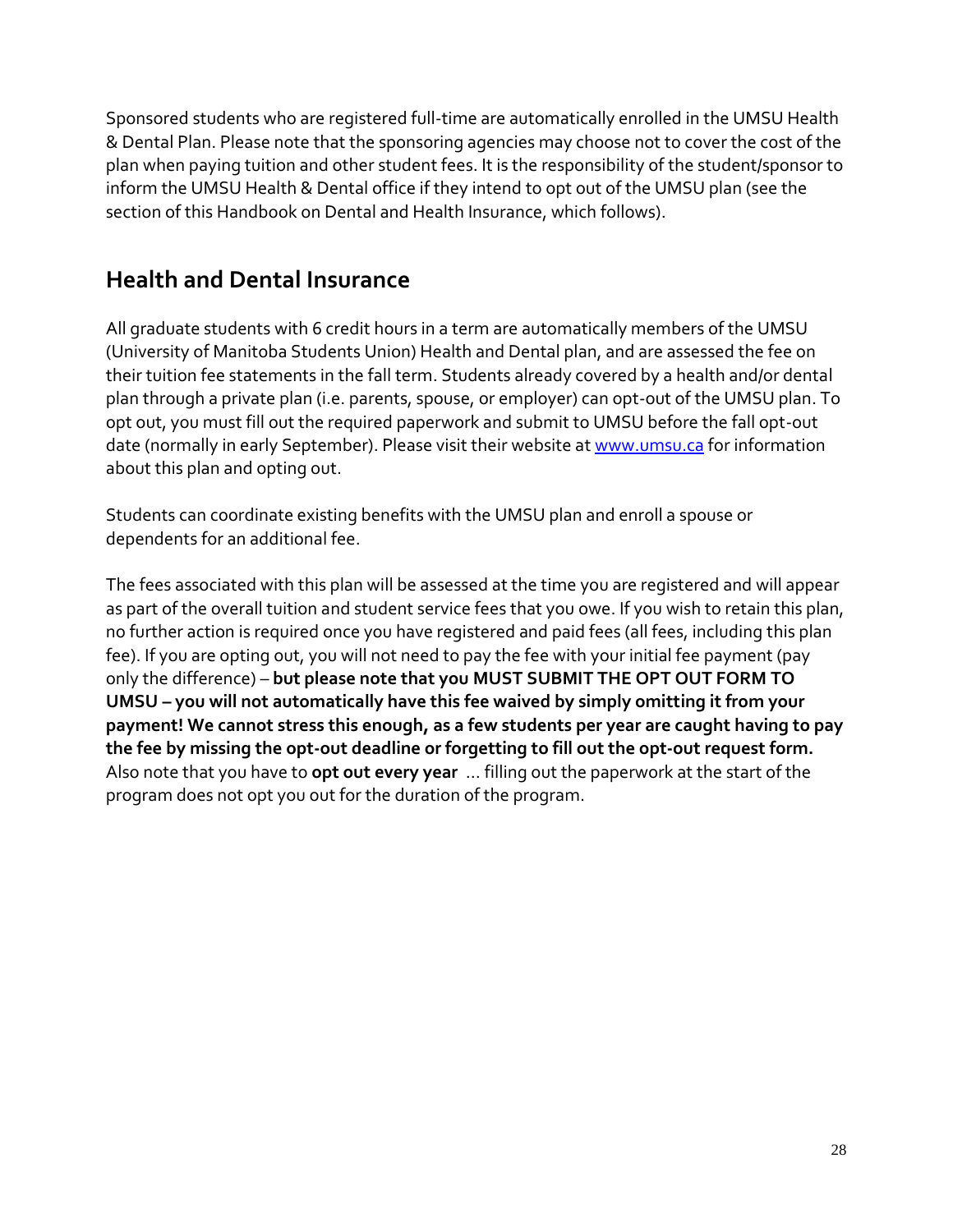# **Drake Centre and The University of Manitoba**

## **Drake Centre Building Hours**

The Drake Centre hours during the regular session differ from the hours during the summer and exam time. Please stop by one of the glass bulletin board cases by the elevators as the current building hours are posted there for you to view! Or, you can visit the Asper School website for the current building hours. Currently, we are closed during the pandemic.

## **The Albert D. Cohen Management Library**

The Albert D. Cohen Management Library is located on the main floor (200 level) of the Drake Centre. This is the main library that you will utilize for many of your research needs. For information about library hours, please stop by the front entrance to the library.

The central website for the Libraries System at the University of Manitoba is found at: <http://umanitoba.ca/libraries/>

Here you will find many of the resources that instructors will refer to in class, such as the elibrary and e-reserves. The library also houses our Bloomberg lab.

# **Stu Clark Graduate School – 5 th floor of Drake**

The brand new Stu Clark Graduate School is located on the  $5<sup>th</sup>$  floor of the Drake Centre. The School includes the Graduate Program Office, the graduate student lounge, study areas, and state of the art classrooms for our graduate level courses. These areas are reserved for Asper graduate students only, which includes students in the Asper MBA, MFin, MSCM, MSc and PhD programs.

There are two important door codes you will need to know to access the  $3^{rd}$  floor graduate wing of the Drake Centre. The hallway door by the stairwell and the door to the Graduate Student Lounge are kept locked and you will need to enter the code to open them. The Graduate Program Office will notify students of these codes by email and will also notify students right away if the codes are changed. Once you have the code, enter it on the key pad of the door knob and turn the handle and you should be able to access the  $3^{rd}$  floor graduate areas. Please note, the hallway door is usually only shut and locked in the evenings and on the weekends.

## Study Carrel Area:

The study carrel area is currently located on the 3<sup>rd</sup> floor - 371 Drake Centre. As an Asper MBA student, you may use this space as a quiet study area. If you do not have a carrel, you can still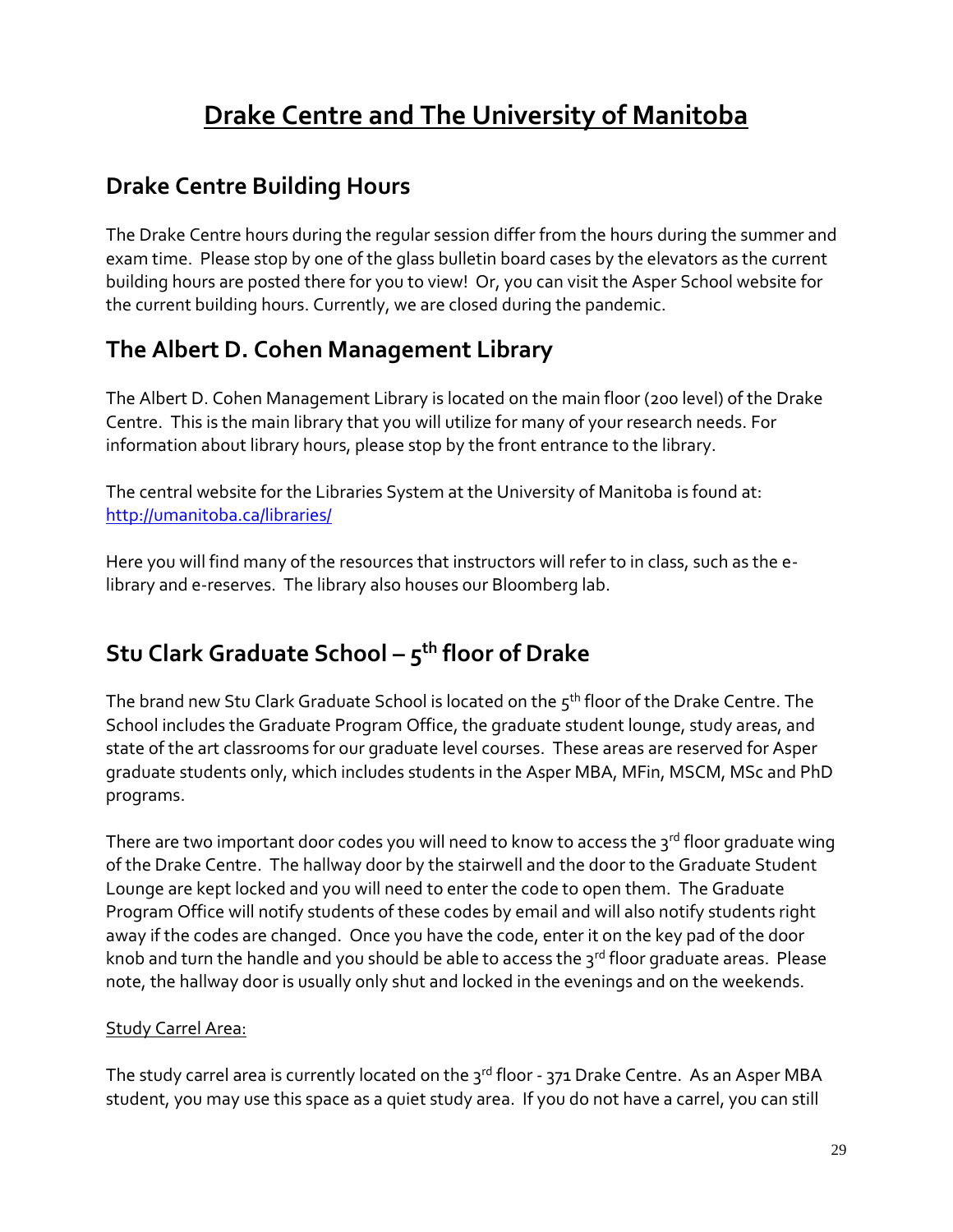utilize the study tables and computers in this space. Carrels are free for MBA students to use, if available. If you are interested in signing up for a study carrel, please call or visit the Graduate Program Office. Carrels will be assigned on a "lottery" basis each summer. We will provide a lock and key for the carrel for your use. Please only apply for a carrel lottery if you plan to spend significant time at school studying. Carrels are not intended to be used simply for storage (you can sign up for a locker for that – please see below) – they are in high demand and thus we hope that those who secure them truly do make use of them. If you do sign up for one at the start of the year, but then find that you are not using it, please let us know and we can pass it on to a student on the waiting list.

There are four computers and a printer in the study carrel area for MBA student use. To login to the computers in the Study Carrel Area, you must first claim your UMnetID and INS account. See our section on Computer Accounts for more information.

There are two important door codes you will need to know to access the carrel area of the Drake Centre. The hallway door by the stairwell is kept locked and you will need to enter the code to open it. The Graduate Program Office will notify students of these codes by email and will also notify students right away if the codes are changed. Once you have the code, enter it on the key pad of the door knob and turn the handle and you should be able to access the 3rd carrel areas. Please note, the hallway door is usually only shut and locked in the evenings and on the weekends.

## Graduate Student Lounge:

The Graduate Student Lounge is located in room 515 Drake. You are more than welcome to use this area to relax, eat lunch or dinner and chat with friends! The fridge and microwaves are for your use so feel free to use those before class or on your break. There is also a great coffee machine on site! All graduate students use this space, so please remember to be a good "roommate" and clean up after yourself if you use this area!

**Please remember that all of these areas of the Drake Centre are no stranger to thieves. Please do not leave your belongings unattended, even if only for a moment! Also, avoid locking up valuables in the carrels when you are not there.**

## **Housing**

On-campus housing is more than just a place to live while studying at the University of Manitoba. You'll be engaged through unique programs and opportunities that emphasize academic and social growth, diversity, wellness, leadership and community building.

If you are looking to live on campus either at the start of for your whole degree, reach out to the Housing office at<https://umanitoba.ca/housing>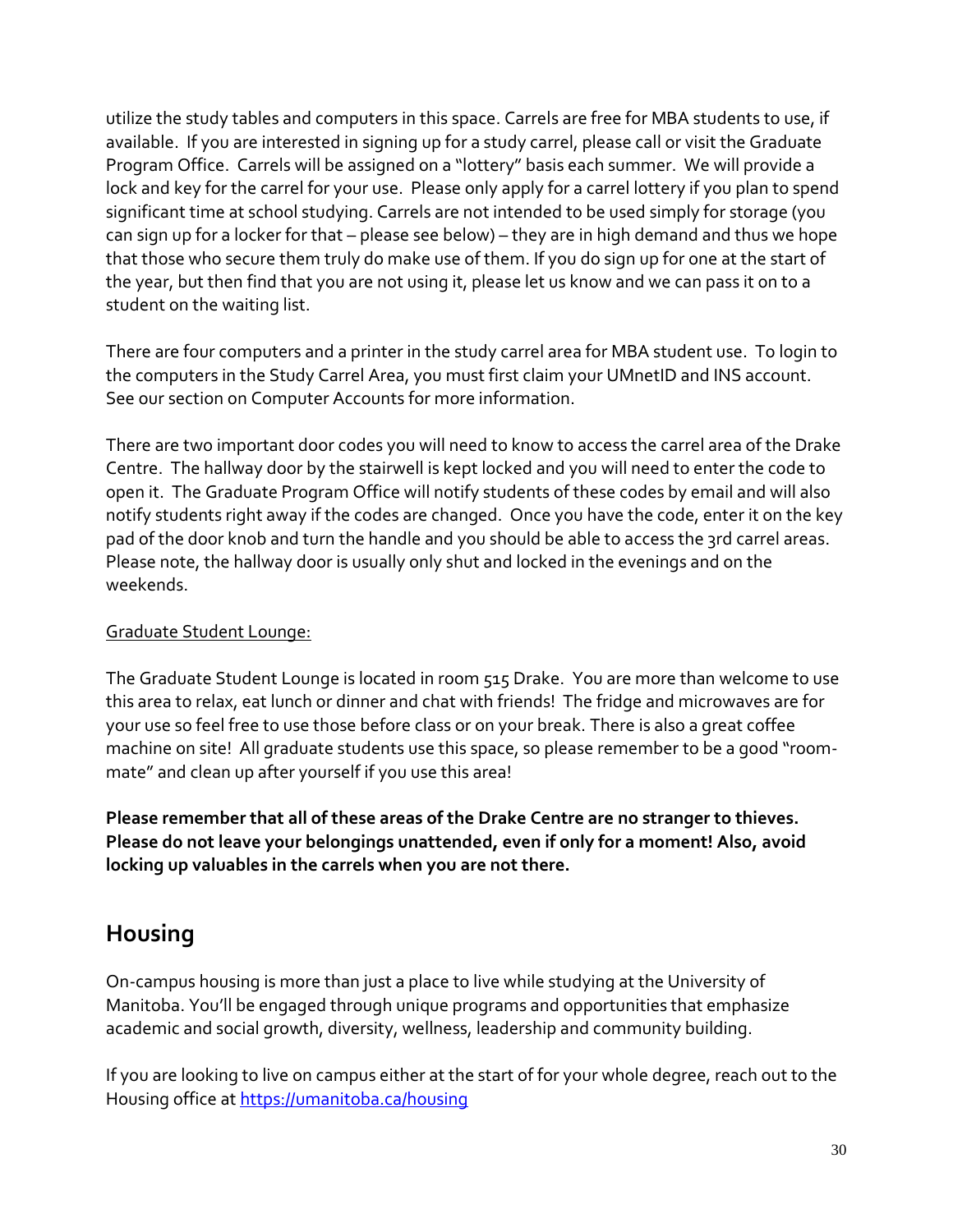## **Parking and Shuttle Services**

Parking and Shuttle Services is responsible for overseeing over 6,000 parking spaces within the 274 hectare Fort Garry campus, and 475 staff parking spaces on Bannatyne Campus. The department also coordinates all shuttle bus services for staff and students at both campuses. Parking and Shuttle Services is a branch of the University's Ancillary Services Department. The department also oversees the staff and administration of the Fort Garry Campus Visitor Centre, Parking Ticket Services, and Parkade Services.

From Monday to Friday, between the hours of 7:30 am and 4:30 pm, there is no free parking on the Fort Garry Campus. All staff, students and visitors to the campus must find a way to pay for parking during these times. There are parking meters available, a parkade, parking ticket dispenser lots, and student parking permits available for purchasing.

On weekends, holidays and after 4:30 p.m. on weekdays, there is no charge for parking in staff, student, meter and ticket dispenser areas. However, there are some restricted areas which cannot be used for general parking and which remain under strict control at all times. These restricted areas are:

- No parking areas
- Loading zones
- Marked fire lanes and driveways
- Marked pedestrian areas
- 24 hour reserved zones (including 24 hour reserved resident student lots)
- Accessible areas
- Landscaped areas
- Lot corners, aisles and end of aisles

There are also parking restrictions on Blue Bomber game days and major event days at the Investors Group Field. Students are notified of these in advance, if they happen to fall on class days.

For further information about Parking and Shuttle Services, please visit:

#### [www.umanitoba.ca/parking](http://www.umanitoba.ca/parking)

## **University of Manitoba Security Services**

The University of Manitoba Security Services (UMSS) is open 24 hours a day, 7 days a week. UMSS is committed to providing staff, students and visitors of the University Community a safe and secure environment in which to work and study. UMSS Special Constables are sworn-in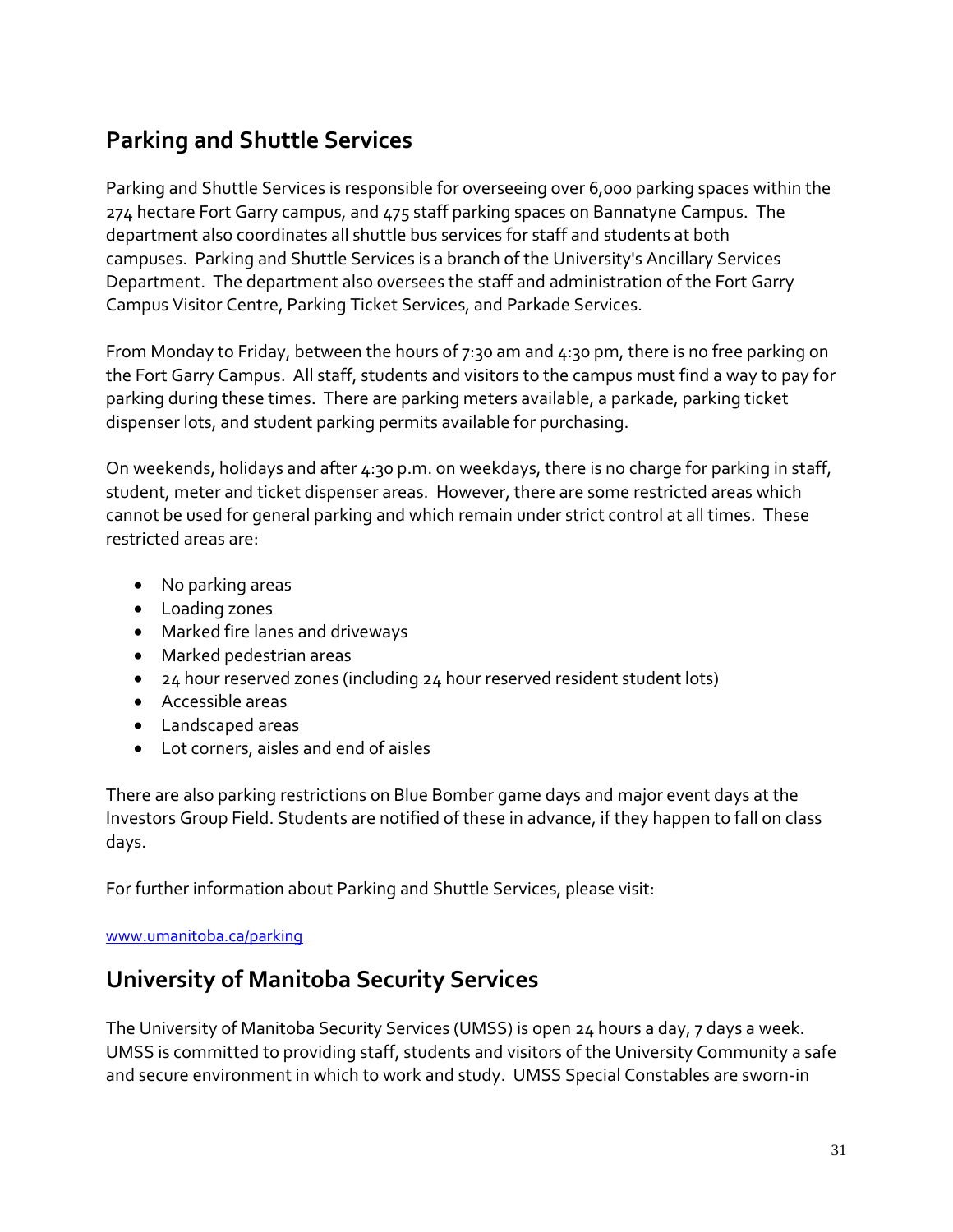Peace Officers with the Province of Manitoba and are here to provide a safe campus environment through programs such as Safewalk and Emergency Services.

### **SAFEWALK**

The Safewalk Program was created by utilizing the theory that there is safety in numbers. It is available on both the Fort Garry and Bannatyne campuses. Students, staff, and visitors of the University community can request a Safewalk 24 hours a day, 7 days a week. Student Patrol (employed by Security Services) or a Constable will accompany an individual from one University location to another University location, to their vehicle or to the bus stop on University property. To request a Safewalk 24 hours a day, 7 days a week please call: 474-9312.

#### EMERGENCY SERVICES

UMSS are the first response to any emergency call on campus. In the event of an emergency, here are the important numbers to know:

- Non-Emergency Number to UMSS**: 474-9312**
- **•** Emergency Numbers to UMSS:
	- o 555 from University phones and #555 from Rogers or MTS cellular phones
	- o 474-9341 from all other phones
	- o Or use Red Phones throughout our building to connect to a direct line to UMSS or Code Blue stations around the campus.
- Code Blue Stations Emergency telephone stations have been installed in several key remote areas of the Fort Garry Campus. These stations consist of a 9 foot high pole that will provide area lighting, project a visible blue light 24 hours a day, and provide instant two-way voice communication with the Security Services Department, if the emergency button on the pole is pushed. The Code Blue Poles are a welcome sight when walking alone at night. These poles are highly visible and strategically placed at various locations throughout the campus. When a Code Blue alarm is activated, officers will be priority dispatched to the location and, in most cases, will arrive in less than 2 minutes.

The current Code Blue Stations closest to the Drake Centre are located in the following locations:

- o West side of Mary Speechly Residence
- o Front of Tache Hall West
- o Northwest corner of B Parking Lot
- o South corner L Parking Lot
- o Northwest corner R Parking Lot
- o North side of D Parking Lot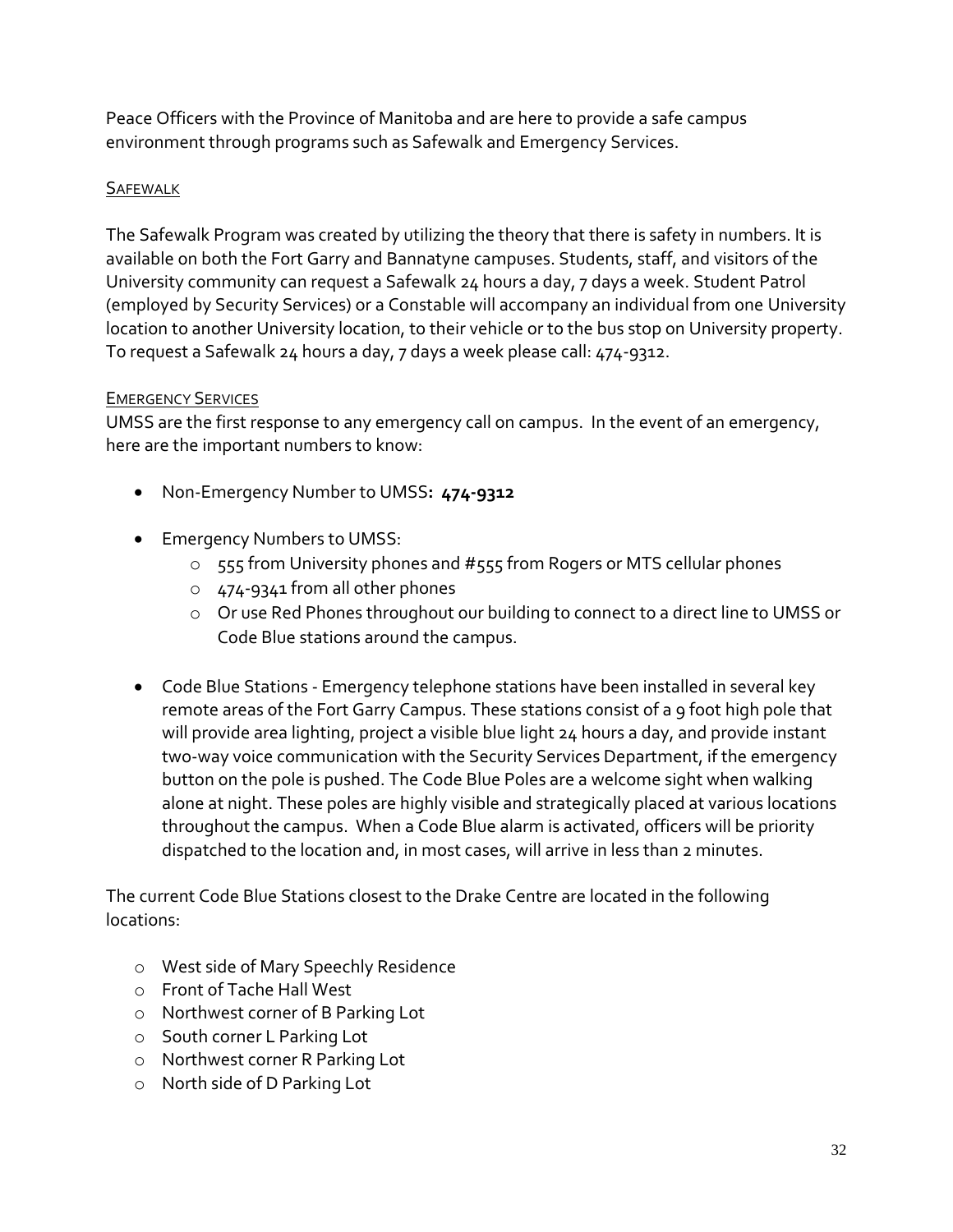For further information about University of Manitoba Security Services please visit their website at: <http://umanitoba.ca/campus/security/>

## **Accessibility Services**

Accessibility Services (AS) provides support and advocacy for students with disabilities of all kinds: hearing, learning, injury-related, mental health, medical, physical or visual. Students with temporary disabilities such as sprains and breaks are also eligible to use our services. AS acts as a liaison between students and the faculty and staff of the University of Manitoba as well as support agencies within the province of Manitoba.

AS provides accommodations to students with documented disabilities. Accommodations refer to any service, equipment, or special arrangement that is put in place to support students' activities at the University of Manitoba.

All accommodations must be recommended and verified by an appropriate professional. The documentation required is dependent on the student's disability type. AS has specific [forms](http://umanitoba.ca/student/resource/disability_services/forms.html) and guidelines for medical documentation that are available at their office or on their website.

For further information on Accessibility Services, please visit their website at:

## **<https://umanitoba.ca/student-supports/accessibility>**

## **Active Living**

As a University of Manitoba student, you have access to the sport and recreation services offered on campus – as part of your fees, you automatically have an active living membership (just need to activate it at the gym the first time) and have access to Bison sports events. The Frank Kennedy Centre offers recreation services to students, staff and the community. There is a gym, pool, indoor track as well as fitness classes and intramurals. Our new and amazing Active Living Centre opened recently and is spectacular! To learn more about your membership (including how to activate it) and services offered by Recreation Services, please visit their website at:

**https://umanitoba.ca/community/sport-recreation/sport-and-recreation-facilities**

## **UMSU: The University of Manitoba Student's Union**

UMSU is the largest students' association in Manitoba with more than 27,000 student members. For information on UMSU programs and fees, please visit the UMSU website at:

[www.umsu.ca](http://www.umsu.ca/)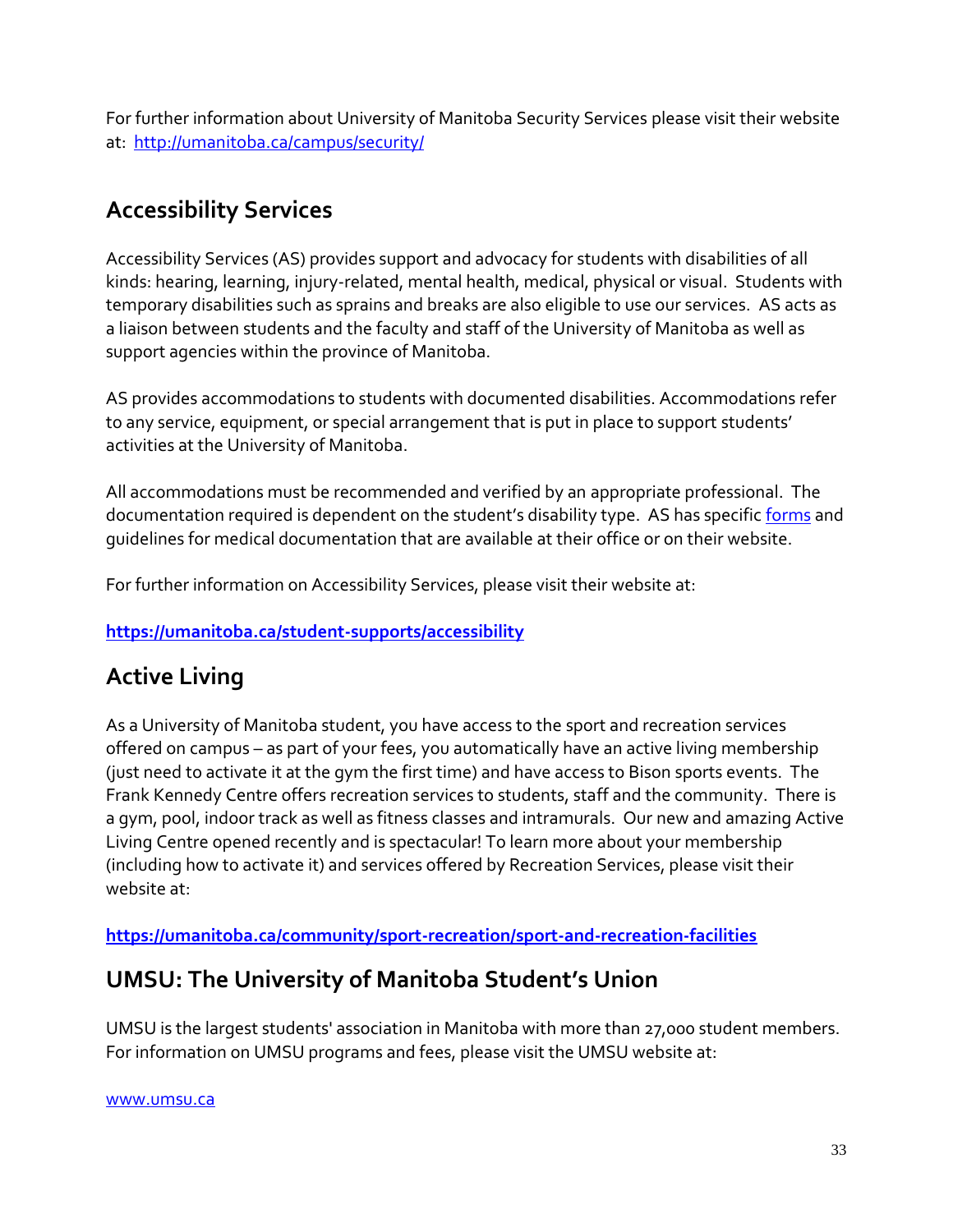## **Other UM Resources:**

| For Information on                                                                                                                                          | follow this link                                   |  |
|-------------------------------------------------------------------------------------------------------------------------------------------------------------|----------------------------------------------------|--|
| Help with research needs such as books, journals, sources<br>of data, how to cite, and writing                                                              | <b>Library Resources</b>                           |  |
| Tutors, workshops, and resources to help you improve<br>your learning, writing, time management, and test-taking<br>skills                                  | <b>Writing and Learning Support</b>                |  |
| Copyright-related questions and resources to help you<br>avoid plagiarism or intellectual property violations                                               | <b>Copyright Office</b>                            |  |
| Student discipline bylaws, policies and procedures on<br>academic integrity and misconduct, appeal procedures                                               | <b>Academic Integrity</b>                          |  |
| Policies & procedures with respect to student discipline or<br>misconduct, including academic integrity violations                                          | <b>Student Discipline</b>                          |  |
| Students' rights & responsibilities, policies & procedures,<br>and support services for academic or discipline concerns                                     | <b>Student Advocacy</b>                            |  |
| Your rights and responsibilities as a student, in both<br>academic and non-academic contexts                                                                | Your rights and responsibilities                   |  |
| Full range of medical services for any physical or mental<br>health issues                                                                                  | <b>University Health Service</b>                   |  |
| Information on health topics, including physical/mental<br>health, alcohol/substance use harms, and sexual assault                                          | <b>Health and Wellness</b>                         |  |
| Any aspect of mental health, including anxiety, stress,<br>depression, help with relationships or other life concerns,<br>crisis services, and counselling. | <b>Student Counselling Centre</b>                  |  |
| Support services available for help regarding any aspect of<br>student and campus life, especially safety issues                                            | <b>Student Support Case</b><br>Management          |  |
| Resources available on campus, for environmental,<br>mental, physical, socio-cultural, and spiritual well-being                                             | Live Well @ UofM                                   |  |
| Help with any concerns of harassment, discrimination, or<br>sexual assault                                                                                  | <b>Respectful Work and Learning</b><br>Environment |  |
| Concerns involving violence or threats, protocols for<br>reporting, and how the university addresses them                                                   | <b>Violent or Threatening Behaviour</b>            |  |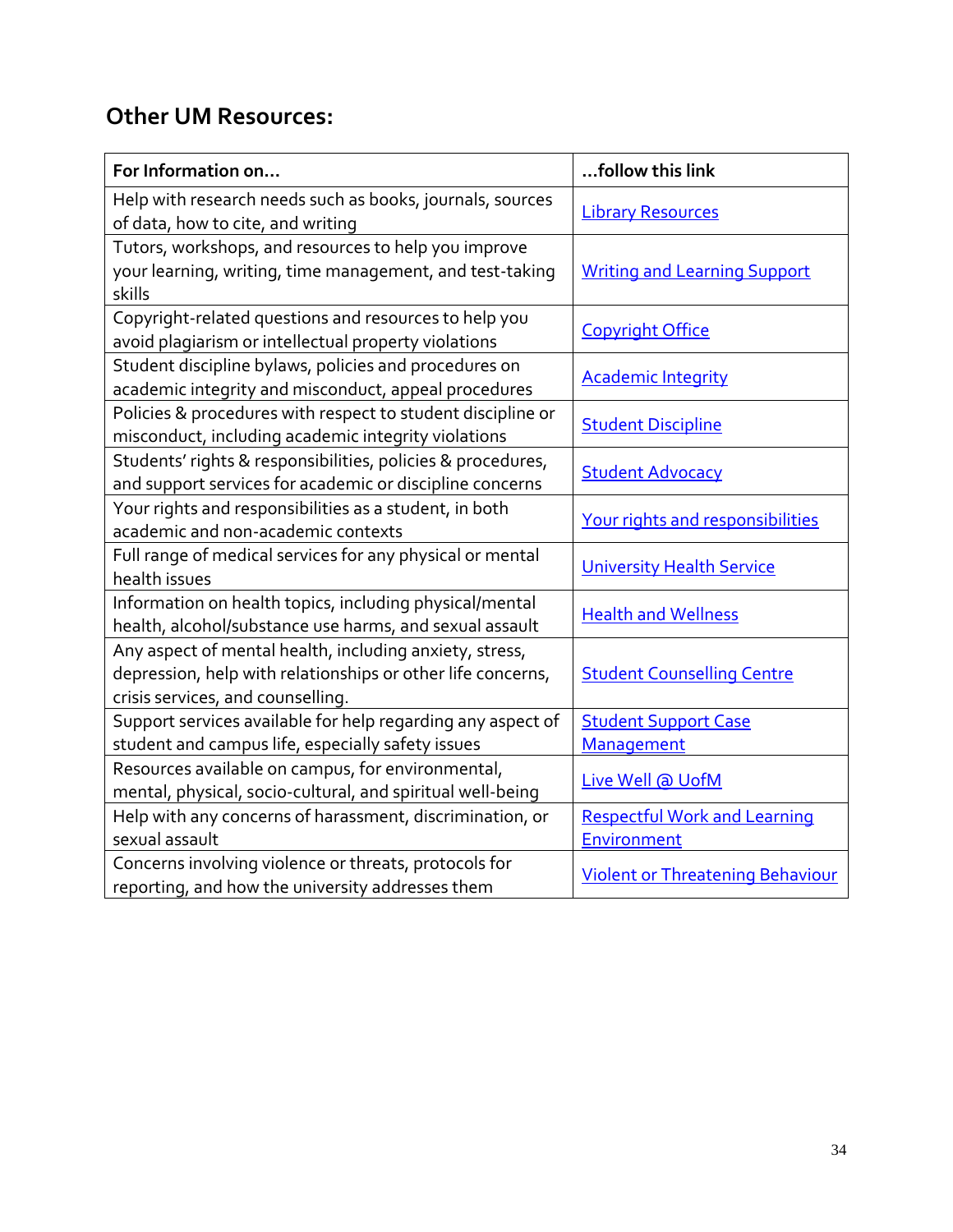# **Computer Accounts, Internet and E-mail**

## **Computers for Asper MBA Students**

There are four computers and a printer available for MBA student use in the Study Carrel Area in the 3rd floor of the Drake Centre. The computers also have internet access. You are welcome to use these computers at any time! Before you are able to log on to these computers, you will have to claim your University of Manitoba user ID and password.

# **Claim ID**

To log on to the computers in the Study Carrel Area and other computer labs on campus, you will have to enter a user ID and password. To create your UMnetID and password, please visit:

<https://www.umanitoba.ca/computing/ist/accounts/claimid.html>

## <https://signum.identity.umanitoba.ca/claim/>

The instructions are there for students to claim a user ID and password. The IDs you want to claim are the "INS" and your "UMnetID" accounts. Be sure to read the instructions before you begin and write down your user IDs and passwords as they are only displayed once! Also make sure to click on the "Finish" button or your accounts will not be created or activated.

Once you have claimed your ID and password, you will need to fill out an "Account Access Form" in the computer lab, located on the  $2^{nd}$  floor, room  $247$ . There are student advisors on duty in the computer lab that can assist you. Once the Administrator has authorized your ID, you should now be able to log on to the computers in the Study Carrel Area. From the "Novell" login screen, enter your INS user ID and password. Once you have entered that, you will be prompted to enter a second password for that workstation which is listed on the computer you will be seated at.

## **Email**

As noted previously, once you start your classes in your first term, we will be able to communicate with you only via your U of M email address – we are no longer permitted to send or receive emails through personal email accounts.

Please claim your ID and set up your email as soon as you are able to do so. For full instructions on how to set this up, please visit:

<https://www.umanitoba.ca/computing/ist/students/index.html>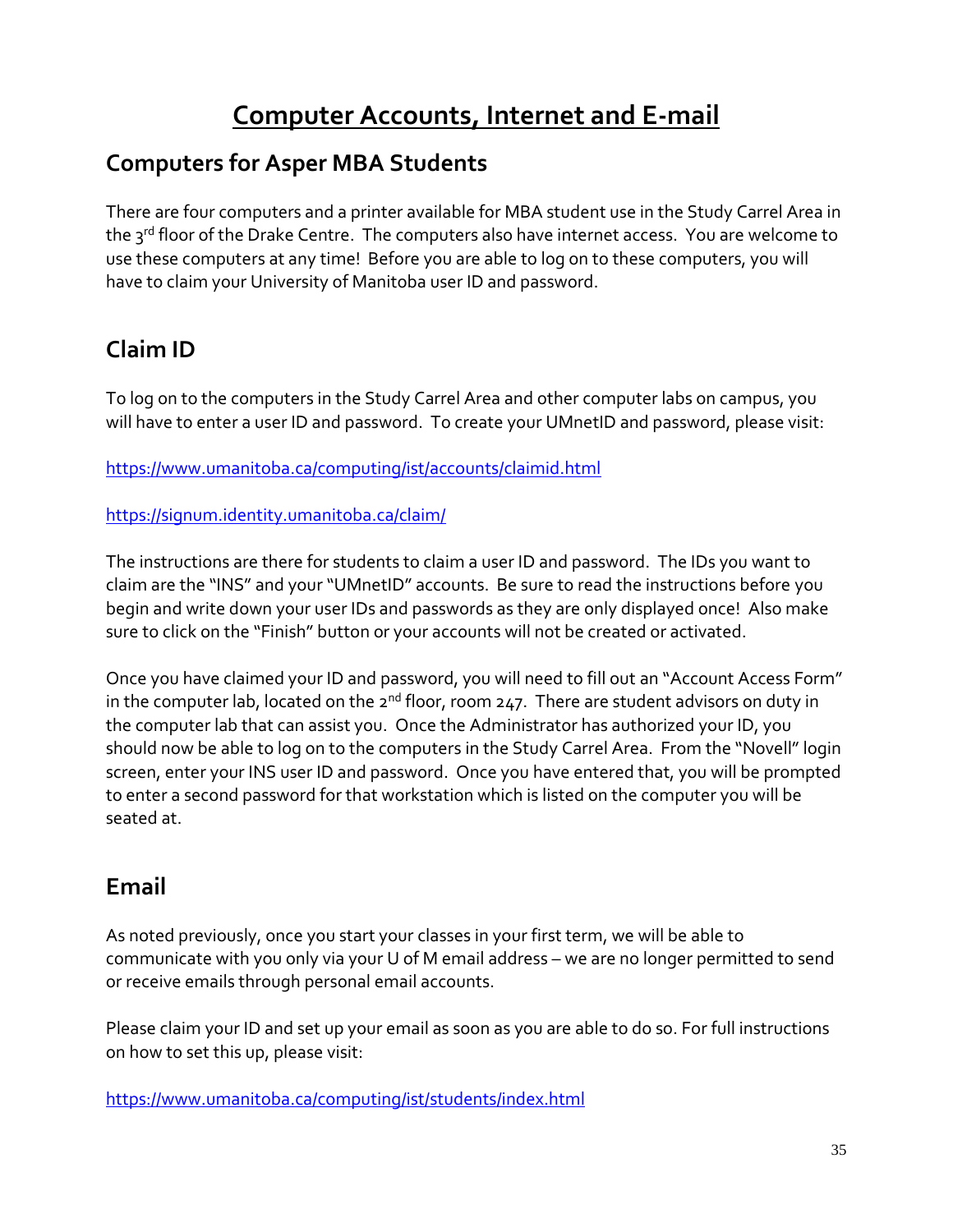It is very important that you check your University email address on a regular basis. Course instructors may choose to email classes through Aurora Student, and those emails will be directed to University of Manitoba email addresses only. Also, the University will send out other important information regarding news, events, registration, fees, deadlines, and convocation through University email addresses only. Checking your University of Manitoba email address daily will ensure that you receive all the important information from the Asper MBA Office as well as all general updates regarding University activities.

## **Wifi in Drake**

The Drake Centre has wireless internet available for students who bring their own personal laptop or mobile device. You will need your UMnetID and password (see Claim ID above) as well as wireless internet capability to be able to access the internet on your laptop/device in the Drake Centre. To access the wireless internet, first you must download the "Secure W2" client. Please go to:

<http://umanitoba.ca/computing/ist/access/wireless/index.html>

Download the appropriate "Secure W2" client for your operating system. Follow the configuration instructions to access the University of Manitoba's secure wireless internet.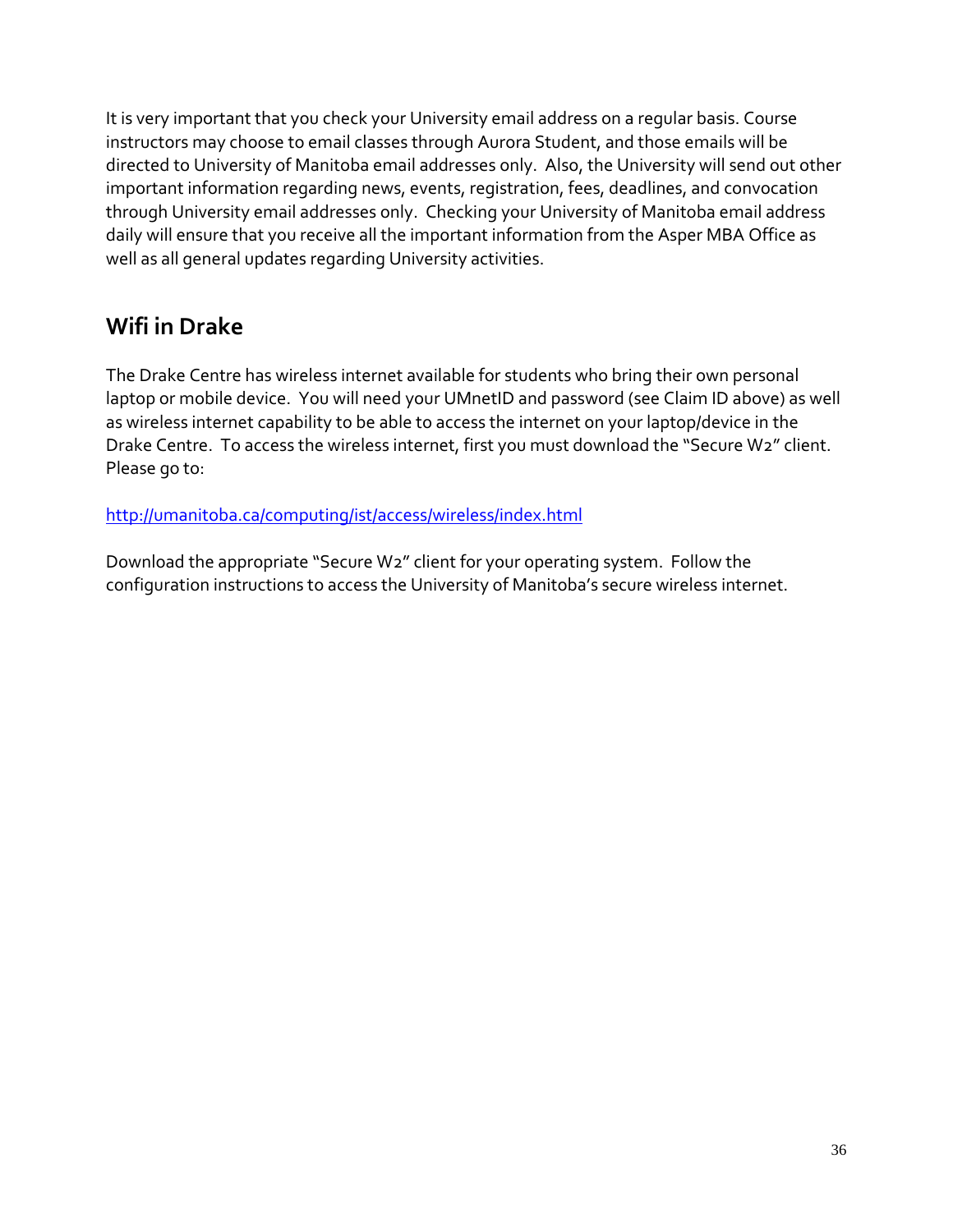# **International Students**

An international student is any student who does not hold Canadian Citizenship or Permanent Resident (Landed Immigrant) status.

If you were admitted as an International Student (with a valid Study Permit) and later obtain your Canadian Citizenship or Permanent Resident status, you must present suitable documentation to the Registrar's Office and request a change of citizenship status. Documentation must be presented prior to the Revision Deadline for the term of study in order to affect your status and fee assessment in that term (the Revision deadline dates set by the University for fall and winter terms typically fall in mid-September and in early January).

### STUDY PERMIT:

All international students must obtain a study permit before entering Canada. For some countries, the Canadian government also requires that students obtain a temporary resident visa in addition to the study permit. Students with questions about Visa/Study Permit requirements are encouraged to contact IRCC [https://www.canada.ca/en/immigration-refugees](https://www.canada.ca/en/immigration-refugees-citizenship/services/study-canada.html)[citizenship/services/study-canada.html](https://www.canada.ca/en/immigration-refugees-citizenship/services/study-canada.html) - this is especially important now during the pandemic as processes and procedures are changing rapidly.

### ICS: INTERNATIONAL CENTRE FOR STUDENTS:

The International Centre for Students (ICS) offers assistance to all University of Manitoba students and staff. They offer programs and services to help international students before and after their arrival to ease their transition to Canada and ensure their experience is enjoyable, safe and successful.

There is also lots of covid- related information available through the International Centre at UM a[t https://umanitoba.ca/international](https://umanitoba.ca/international) and <https://umanitoba.ca/coronavirus/students/international>- if you do plan to travel to Canada, you must make arrival arrangements though the ICS - contact Koe directly at [studentarrival@umanitoba.ca](mailto:studentarrival@umanitoba.ca)

#### INTERNATIONAL STUDENT TUITION FEES:

International Students pay a differential tuition fee at the University of Manitoba. This fee is charged on all tuition for all courses.

International students with strong past academic standing who are subject to this differential fee are automatically considered for targeted scholarships awarded by the Faculty of Graduate Studies at entrance (IGSES) and can be renewed for the second year of study (IGSS).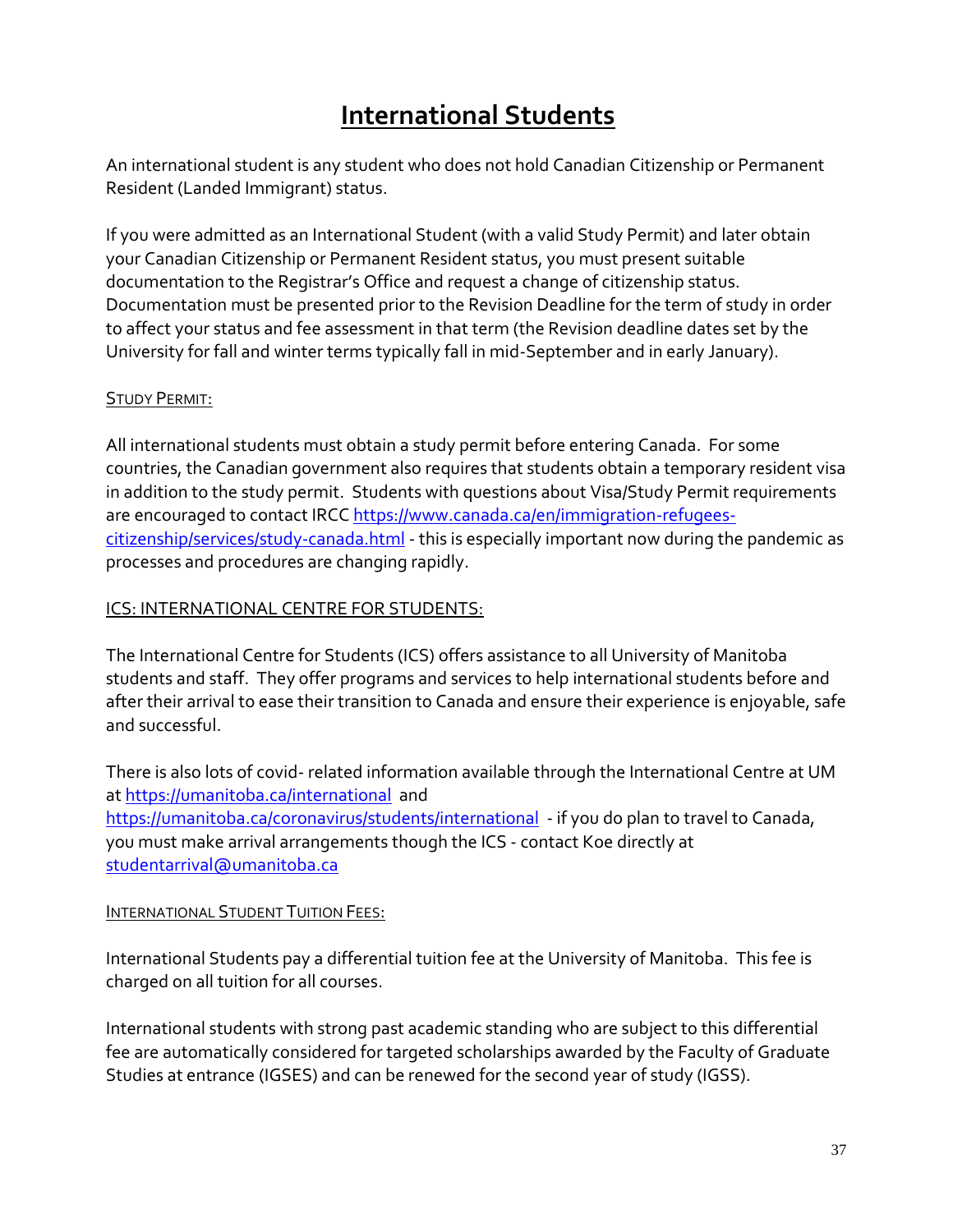#### ENGLISH LANGUAGE CENTRE:

The English Language Centre at the University of Manitoba offers a variety of programs and supports for all students who wish to continue to improve their English language skills. Scoring the minimum entrance requirements on the English Language Proficiency tests used for admission is often not enough to arm you with the confidence and fluency needed to participate in classroom debate, presentations and group work.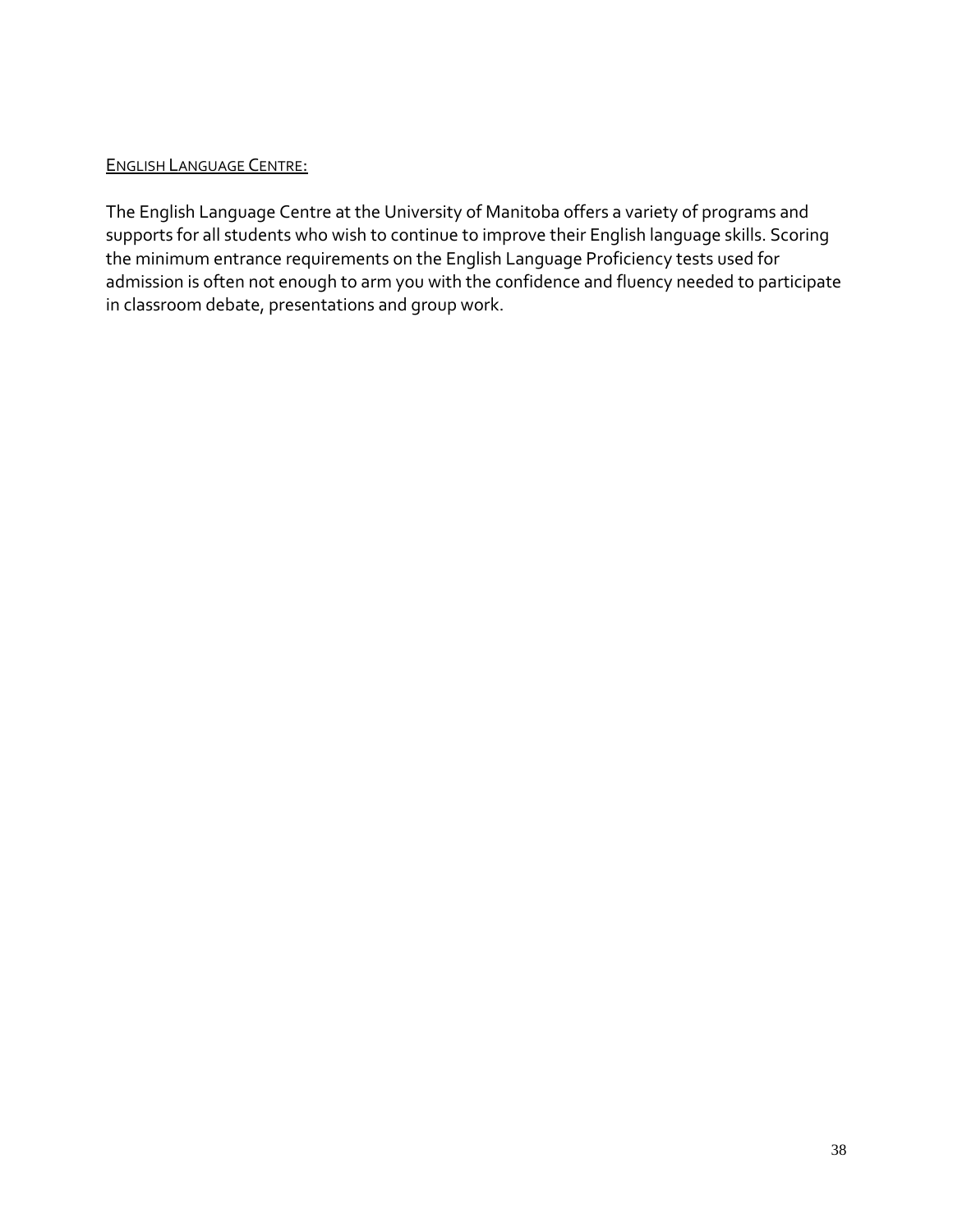# **Asper Career Development Center and the Asper MBA Student**

The Career Development Centre at the Asper School of Business provides students and alumni with the career management skills they need to confidently embark on career exploration and long-term career management. The CDC develops strong relationships with the business community to facilitate connections between students, alumni and employers.

## **SERVICES**

The Career Development Centre offers MBA students and alumni:

- The Asper MBA Executive Mentor Program (see below) is an opportunity for you to connect with leading business professionals to expand your network, develop leadership skills and gain a competitive edge with unique industry specific knowledge;
- Personalized career counseling services that can help to identify strengths and interests, and develop career focus through effective planning and labour market research;
- Assistance in preparing resumes and cover letters, honing networking skills and developing effective interview strategies;
- Career development workshops and professional development seminars called the MBA Career Management series. Workshops and seminars cover topics including resume and cover letter writing, behaviour-based interviewing, profiles and self-assessments, professional image and etiquette, compensation negotiations, business networking and relationship building;
- Employer information seminars hosted by organizations actively recruiting MBA's;
- A resume bank to employers of choice and an on-site listing of available MBA employment opportunities.

## ASPER MBA EXECUTIVE MENTORSHIP PROGRAM

The Asper MBA Executive Mentor Program connects Asper MBA students with inspirational leaders in Winnipeg and across Canada. Through 'Group Mentoring', individual 'One-to-One Mentoring', or 'Virtual Mentoring', this flexible program will meet the unique needs of MBA students while catering to the demanding schedules of mentors.

Asper executive mentors are senior level executives, representing diverse professions, companies and industries. Mentors will act as advisors and role models to Asper MBA students as they look to launch a new career, make a career change, or familiarize themselves with a new region. Through the mentoring experience, students will gain guidance and feedback on developing their leadership skills, information on industries or functions and insight into best business practices.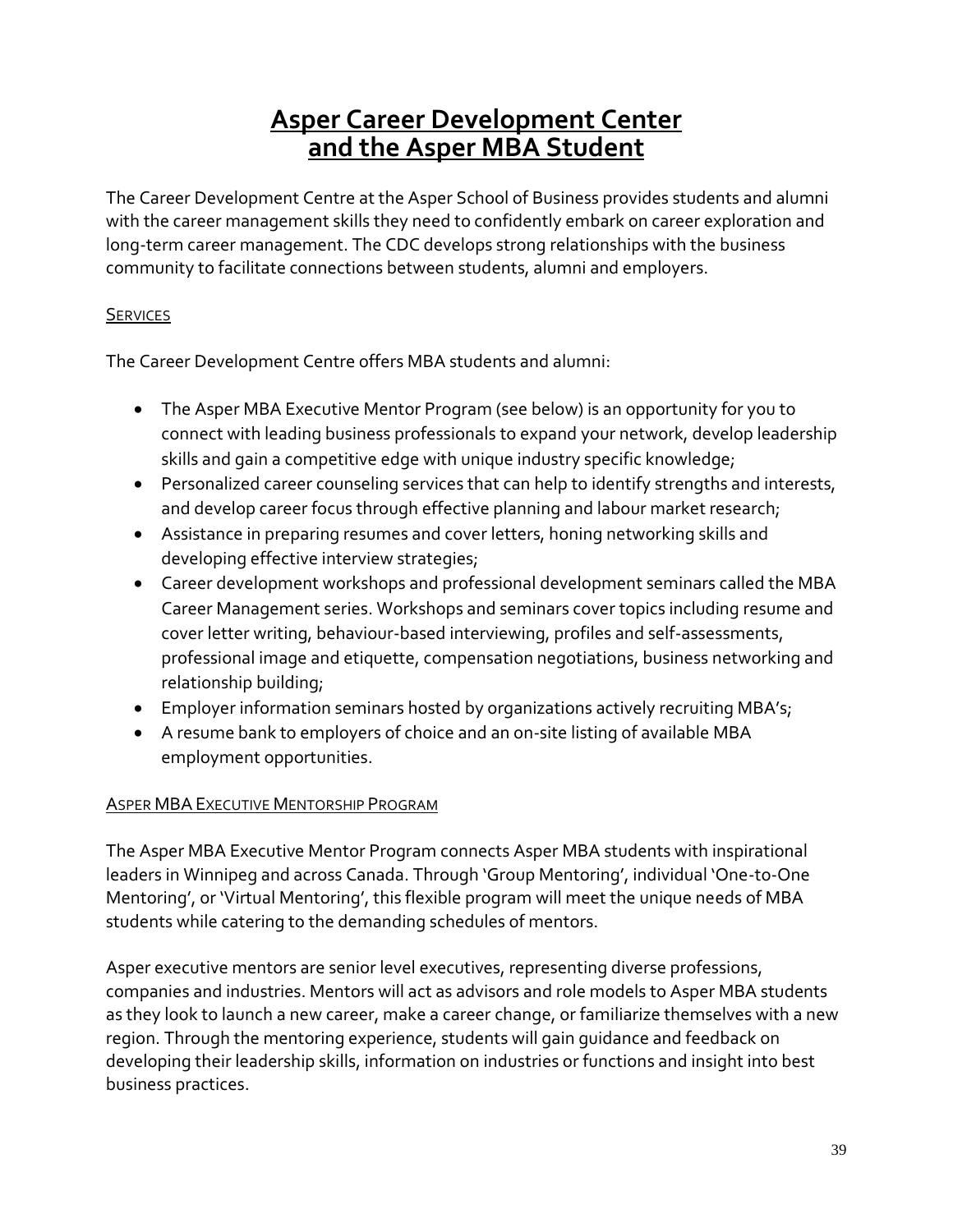Why request a mentor?

Participating in the Asper MBA Executive Mentor program will provide you the opportunity to:

- **•** establish a professional network which may enhance career development opportunities;
- gain insight into organizational culture and increase knowledge of a specific industry and profession;
- develop specific skills and knowledge.

## **EVENTS**

The Career Development Centre hosts events throughout the year focused on career management success, facilitated by senior business professionals. Samples events include:

- "Resumania" and "Interview-Mania" bring together Winnipeg's top business leaders with MBA alumni and students for a "speed resume" review and "speed interviews".
- Explore Careers in… provides industry specific information from business professionals working in the fields of Marketing, Supply Chain Management, Investment Banking, HR Management and Finance, among others.
- Etiquette Events teaches the do's and don'ts of dining etiquette

Please see a full range of their supports for you at [https://umanitoba.ca/asper/asper-graduate](https://umanitoba.ca/asper/asper-graduate-student-career-management)[student-career-management](https://umanitoba.ca/asper/asper-graduate-student-career-management)

For more information, please contact your career advisor:

Katie Derksen Business/Professional Development Consultant 474-6264 [katie.derksen@umanitoba.ca](mailto:katie.derksen@umanitoba.ca)